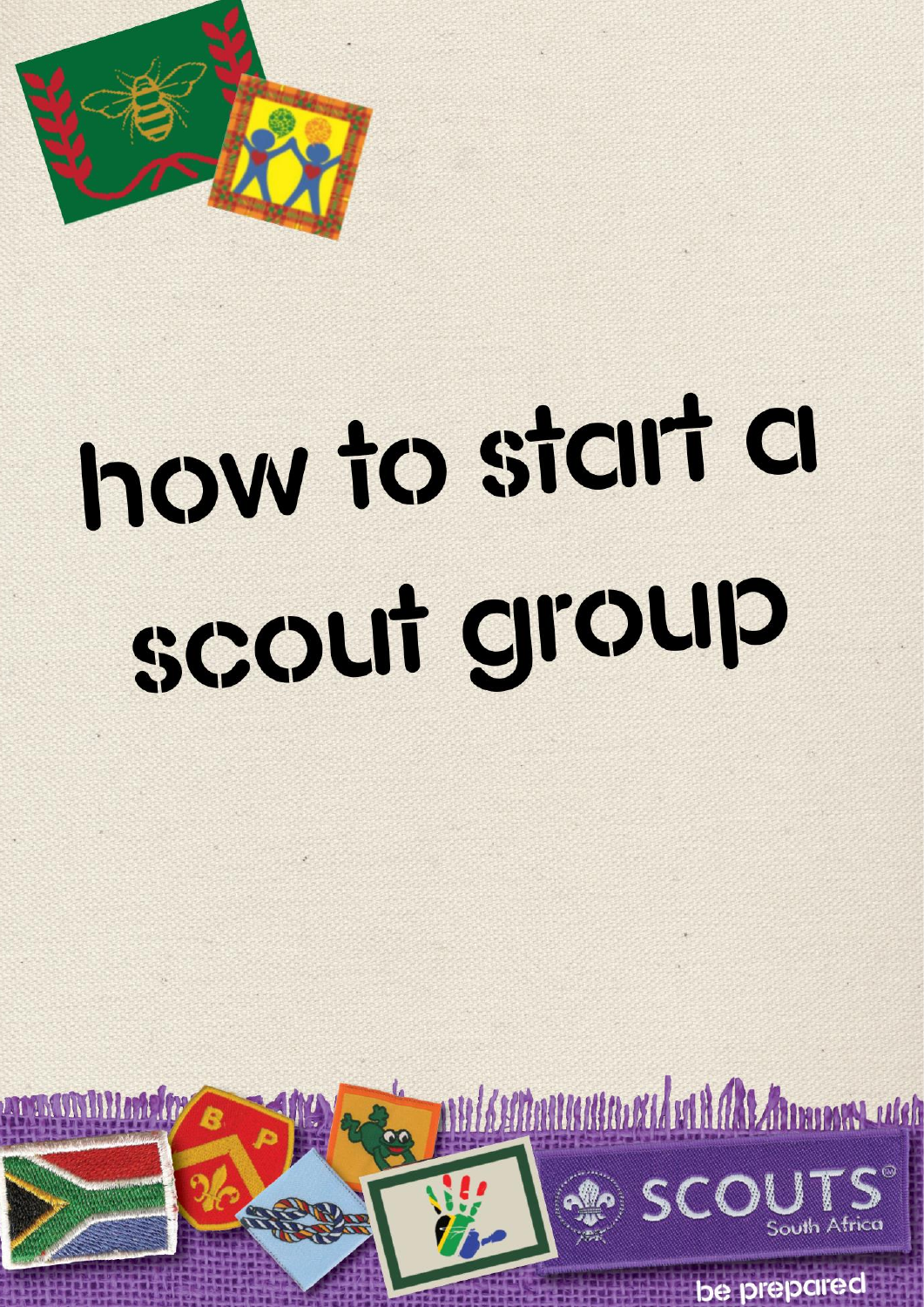First edition 2022

© Copyright - SCOUTS South Africa 2022

No part of this book may be reproduced or utilised in any form or by any means, electronic or mechanical, without the written permission from SCOUTS South Africa, PO Box 374, Newlands 7725.

Compiled by: Martin Roediger

With acknowledgement and thanks all the volunteers who contributed and helped put this book together.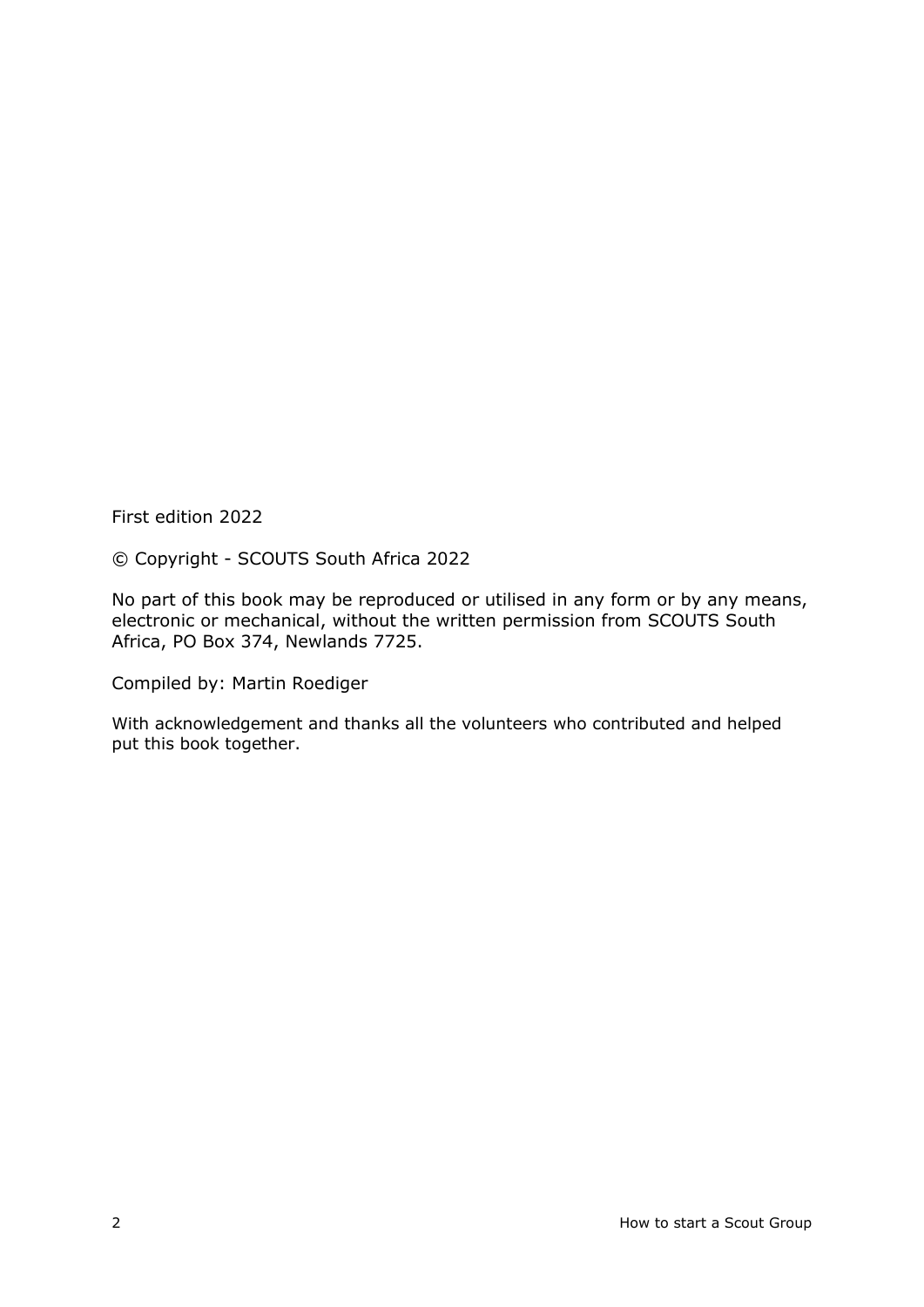# **Preface**

This book has been compiled to enable and guide volunteers in the processes and procedures for opening a New Group.

Before we look at the process of starting a New Group it is essential to understand what Scouting is, and how adult volunteers fit into the various roles within the Movement. It is also important for volunteers to understand the Promise they will make by getting involved, and what is expected of them.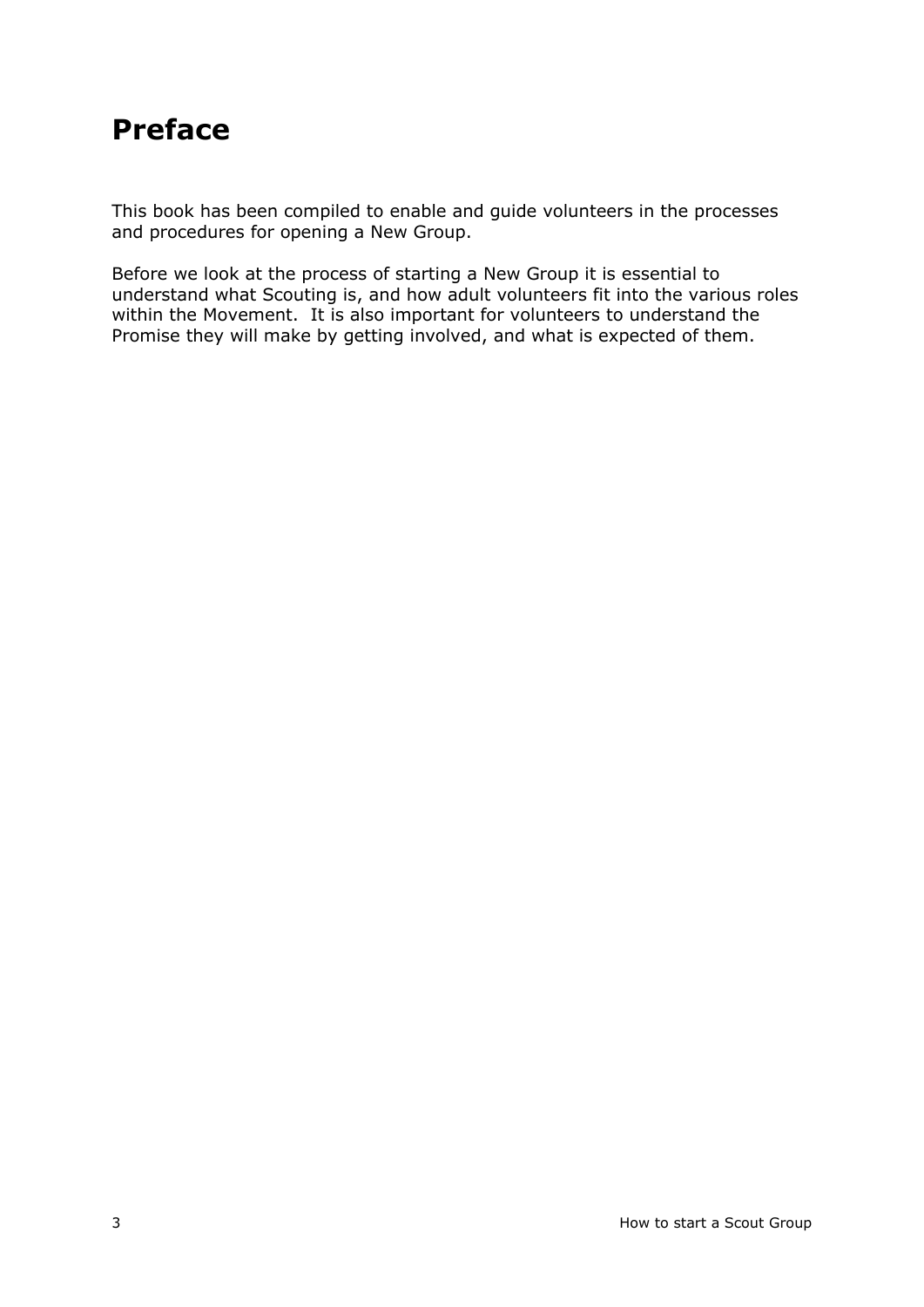# **Contents**

| Preface                                                                                                                                                                                                                                                                                                                                                                                                                                                                                                                                                                                                                                                                                                                                                                                                                                                                                                                                                                                                                                                                                                                                                                                                                                                                                                  | 3                                                                                                                                                                                                                                      |
|----------------------------------------------------------------------------------------------------------------------------------------------------------------------------------------------------------------------------------------------------------------------------------------------------------------------------------------------------------------------------------------------------------------------------------------------------------------------------------------------------------------------------------------------------------------------------------------------------------------------------------------------------------------------------------------------------------------------------------------------------------------------------------------------------------------------------------------------------------------------------------------------------------------------------------------------------------------------------------------------------------------------------------------------------------------------------------------------------------------------------------------------------------------------------------------------------------------------------------------------------------------------------------------------------------|----------------------------------------------------------------------------------------------------------------------------------------------------------------------------------------------------------------------------------------|
| Abbreviations                                                                                                                                                                                                                                                                                                                                                                                                                                                                                                                                                                                                                                                                                                                                                                                                                                                                                                                                                                                                                                                                                                                                                                                                                                                                                            | 5                                                                                                                                                                                                                                      |
| <b>Glossary of Terms</b>                                                                                                                                                                                                                                                                                                                                                                                                                                                                                                                                                                                                                                                                                                                                                                                                                                                                                                                                                                                                                                                                                                                                                                                                                                                                                 | 6                                                                                                                                                                                                                                      |
| 1. Orientation<br>1.1. This is Scouting<br>2. What is Scouting?<br>2.1. The Founder<br>2.2. History of Scouting in South Africa<br>2.3. This is SCOUTS South Africa<br>2.4. The Principles of Scouting<br>2.5. The Scout Method<br>2.6. Branches of Scouting in South Africa<br>2.7. Scouting worldwide<br>3. The Scout Group<br>3.1. The Scout Group<br>3.2. The Meerkat Den<br>3.3. The Cub Pack<br>3.4. The Scout Troop<br>3.5. The Rover Crews<br>3.6. The Den, the Pack, the Troop and the Crew - What is different?<br>3.7. Adult Roles within the Group<br>4. Promise<br>4.1. The Scout Promise<br>5. Roles and Functions of Adult Members<br>5.1. Scout Group Leader<br>5.2. A Unit Scouter's Responsibility<br>5.3. Adult Leaders in the Den<br>5.4. Adult Leaders in the Cub Pack<br>5.5. Adult Members in the Scout Troop<br>5.6. Adult Members in Administrative Roles<br>5.7. The Group Committee<br>5.8. The Parent Support Association<br>5.9. Commissioners (National, Regional & District)<br>6. Training<br>7. The Policies of SCOUTS South Africa<br>8. Different types of Scout groups<br>8.1. Sponsored Group<br>8.2. School Group<br>8.3. Community Group<br>9. Starting a Scout Group<br>9.1. Planting the seed<br>9.1.1. Community or School Group<br>9.1.2. NGO or Church Group | 8<br>8<br>8<br>8<br>8<br>9<br>10<br>11<br>12<br>12<br>13<br>13<br>14<br>14<br>14<br>15<br>15<br>15<br>16<br>16<br>16<br>16<br>17<br>17<br>18<br>19<br>20<br>20<br>21<br>21<br>22<br>23<br>25<br>25<br>26<br>26<br>27<br>27<br>27<br>28 |
| 9.2. First Committee Meeting Community or School Group                                                                                                                                                                                                                                                                                                                                                                                                                                                                                                                                                                                                                                                                                                                                                                                                                                                                                                                                                                                                                                                                                                                                                                                                                                                   | 28                                                                                                                                                                                                                                     |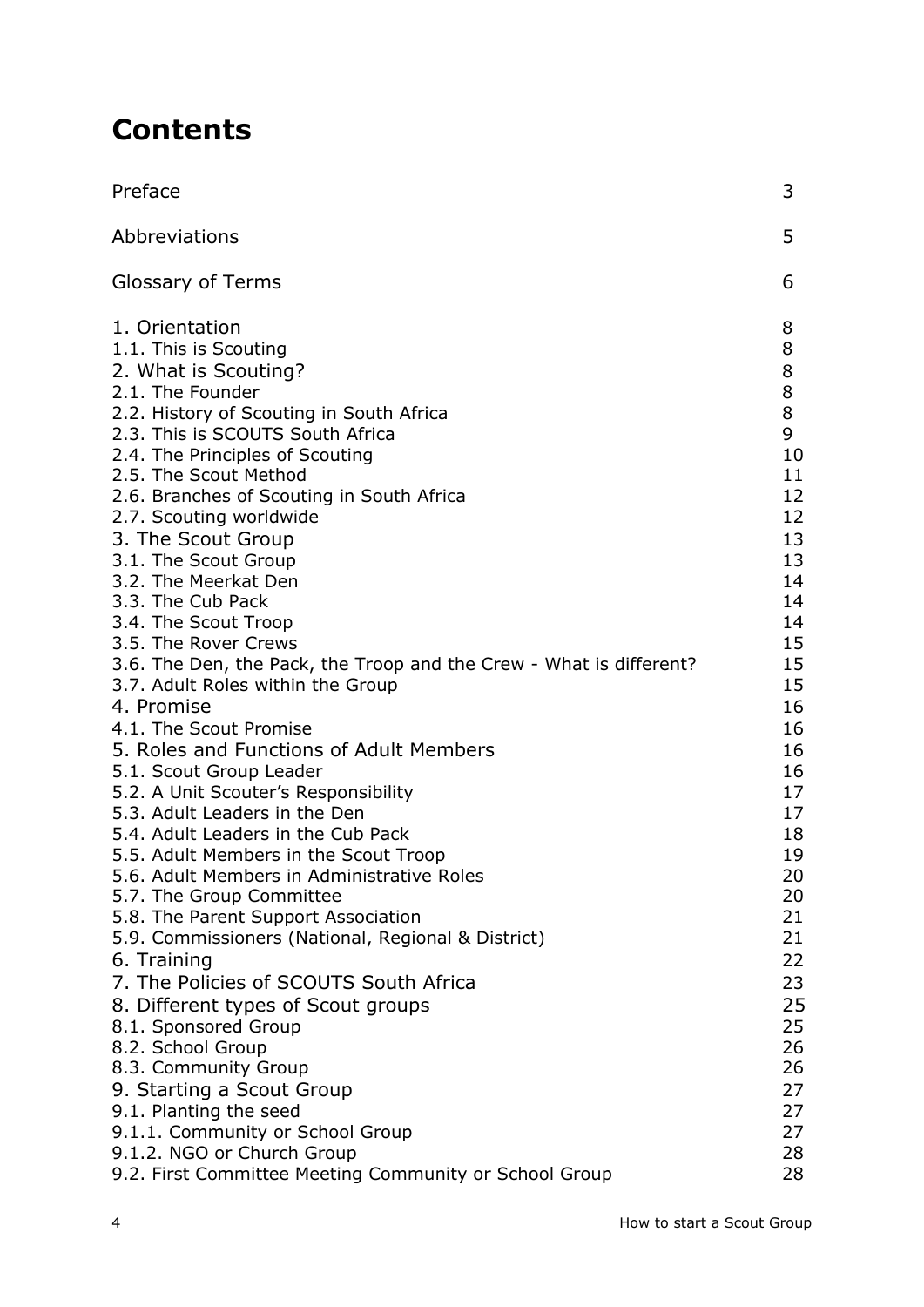| 9.3. Group Registration                                         | 29. |
|-----------------------------------------------------------------|-----|
| 9.4. What happens once the Group Registration has been approved | 30  |
| 9.5. First Group Meeting                                        | 30  |
| 10. New Adult Leaders                                           | 30  |
| 10.1. Application for Adult Membership of SSA                   | 30  |
|                                                                 |     |

# **APPENDICES**

 $\overline{\phantom{a}}$ 

| Appendix 1 - Application for Adult Membership |  |
|-----------------------------------------------|--|
| Appendix 2 – Group Registration Form          |  |
| Appendix 3 – Information for new volunteers   |  |

# **Abbreviations**

| <b>AAM</b>          | Application for Adult Membership           |
|---------------------|--------------------------------------------|
| <b>AGM</b>          | <b>Annual General Meeting</b>              |
| <b>ALT</b>          | <b>Adult Leader Training</b>               |
| <b>ADS</b>          | <b>Assistant Den Scouter</b>               |
| <b>APS</b>          | <b>Assistant Pack Scouter</b>              |
| <b>ARS</b>          | <b>Assistant Rover Scouter</b>             |
| <b>ATS</b>          | <b>Assistant Troop Scouter</b>             |
| $B-P$               | Baden-Powell (Sir Robert)                  |
| DS                  | Den Scouter                                |
| $\overline{\rm CI}$ | Cub Instructor                             |
| CoH                 | Court of Honour                            |
| DC                  | <b>District Commissioner</b>               |
| <b>DO</b>           | Development Officer                        |
| <b>EXCO</b>         | <b>Executive Committee</b>                 |
| HQ                  | Headquarters                               |
| <b>IAL</b>          | Introduction to Adult Leadership           |
| <b>NGO</b>          | Non-Governmental Organisation              |
| <b>NSO</b>          | National Scout Organisation                |
| <b>OR</b>           | Organisational Rules (of SSA)              |
| <b>PH</b>           | Pack Helper                                |
| PL                  | Patrol Leader                              |
| <b>PS</b>           | Pack Scouter                               |
| <b>PSA</b>          | Parent Support Association                 |
| <b>RALA</b>         | Adult Resources Role Application Form      |
| <b>RC</b>           | <b>Regional Commissioner</b>               |
| <b>RS</b>           | <b>Rover Scouter</b>                       |
| <b>RTC</b>          | Regional Team Coordinator                  |
| <b>ARS</b>          | <b>Assistant Rover Scouter</b>             |
| <b>SSANO</b>        | <b>SCOUTS South Africa National Office</b> |
| SGL                 | Scout Group Leader                         |
| <b>SSA</b>          | <b>SCOUTS South Africa</b>                 |
| <b>TL</b>           | <b>Troop Leader</b>                        |
| <b>TS</b>           | <b>Troop Scouter</b>                       |
| <b>WOSM</b>         | World Organisation of the Scout Movement   |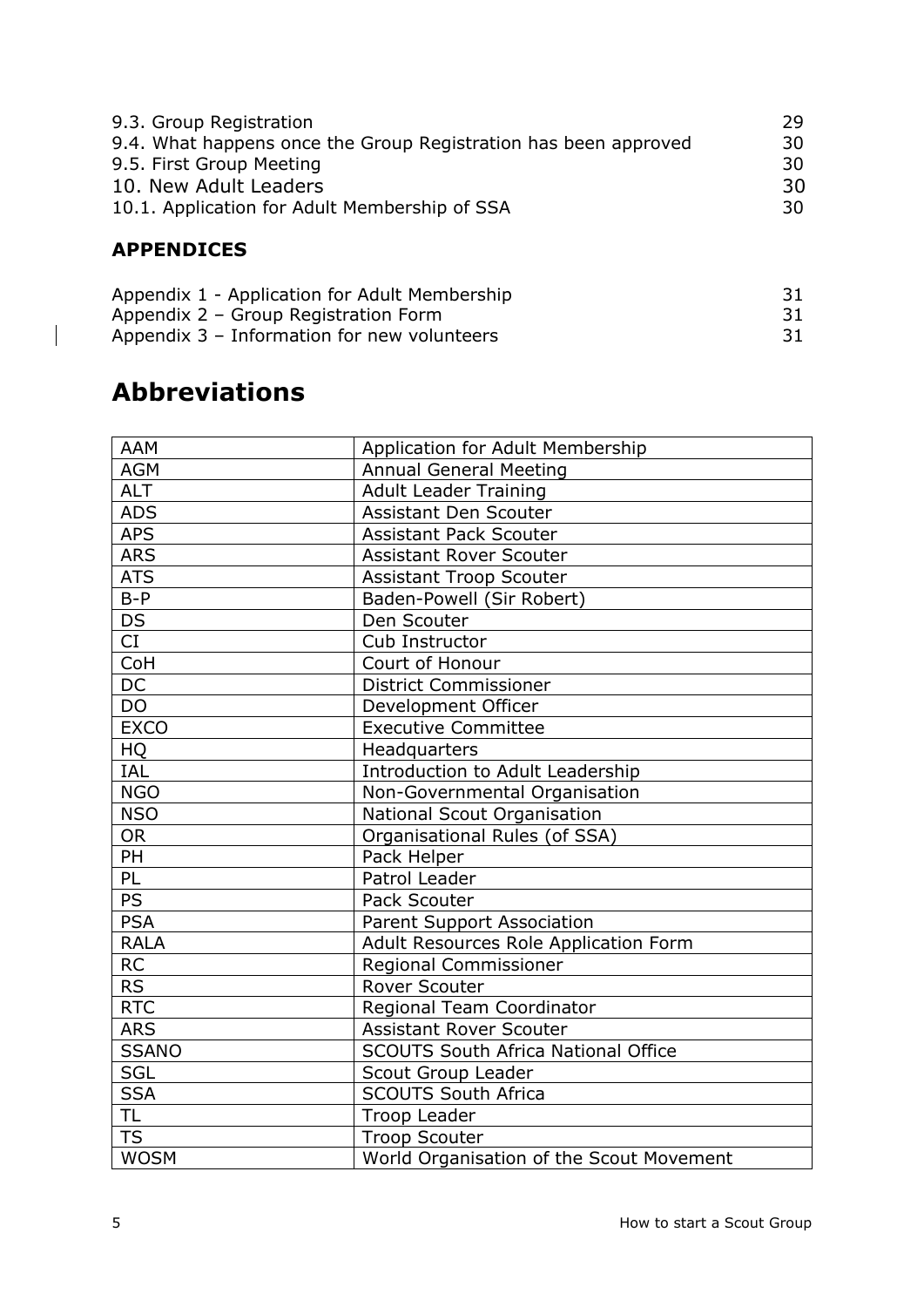# **Glossary of Terms**

**Adult Members** All adults in SSA who have become members by completing an AAM form and making the Scout Promise. This includes operational and administrative members.

**Branch** Signifies one of the constituent parts of SCOUTS South Africa, i.e. Meerkats, Cubs, Scouts, and Rovers.

**Den Scouter (DS)** The warranted Scouter responsible for running a Meerkat Den. They are normally assisted by Assistant Den Scouters (ADSs).

**District Commissioner (DC)** The Scouter responsible for coordinating the support for a number of Groups assigned to them.

**Group**. A Scout Group is composed of one or more Units (Meerkat Den, Cub Pack, Scout Troop and Rover Crew). The term 'Group' applies even if there is only one Unit.

**Introduction to Adult Leadership (IAL)** The Stage One training for Scouters, which has to be completed by all, before they can receive a Limited Warrant.

**Limited Warrant** The document issued to a Scouter after completing the Stage One: (IAL) Training. It gives them limited responsibility for working with Meerkats, Cubs, Scouts, and Rovers.

**Organisational Rules (OR)** The rules which, together with the Constitution and Policies, govern how SSA operates.

**Meerkat, Pack, Troop, Crew** For brevity, these words are used in the place of the Meerkat Den, Cub Pack, Scout Troop and Rover Crew, respectively.

**Pack Scouter (PS)** The warranted Scouter responsible for running a Cub Pack. They are normally assisted by Assistant Pack Scouters (APSs).

**Scout** Youth member (boy or girl) aged from eleven to seventeen years old. Being "a Scout" can also refer to "being a member of the Scout Movement – including Meerkats, Cubs, Scouts, and Rovers.

**Scouter** Any adult leader who holds a Warrant.

**Scout Group Leader (SGL)**. The SGL is the Scouter responsible for leading the Group. In the absence of a person holding a Warrant as SGL, the role is filled by a Scouter in the Group, approved by the DC.

**Troop Scouter (TS)** The warranted Scouter responsible for running a Scout Troop. They are normally assisted by Assistant Troop Scouters (ATSs).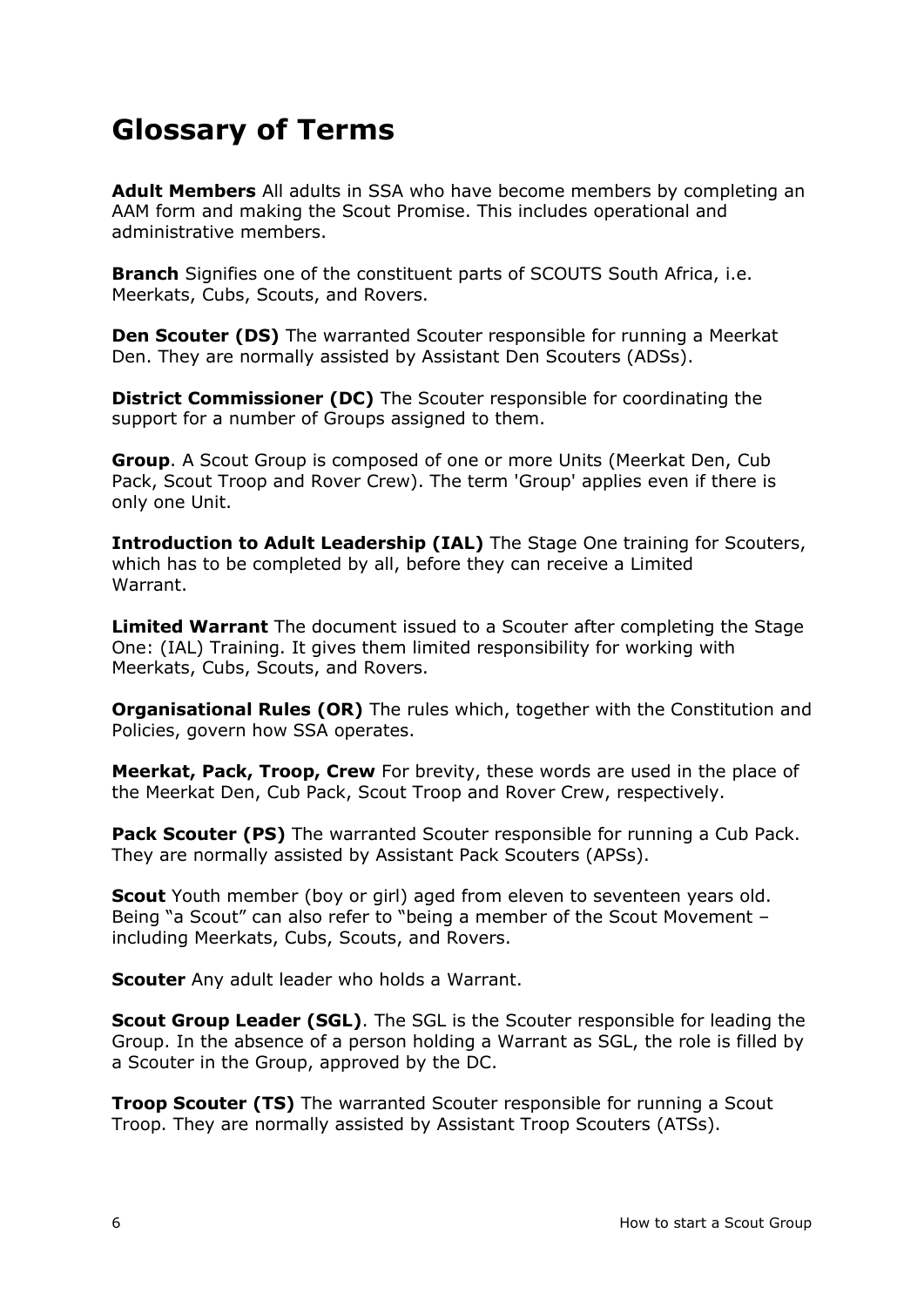**Warrant.** The document issued to a Scouter, which designates the role they have accepted.

**Youth/Youth member** Refers to a boy or girl from five to seventeen years of age, who is a member of SSA.

**Youth Programmes** The structured and incremental youth programmes of activities defined for the youth members of the SSA.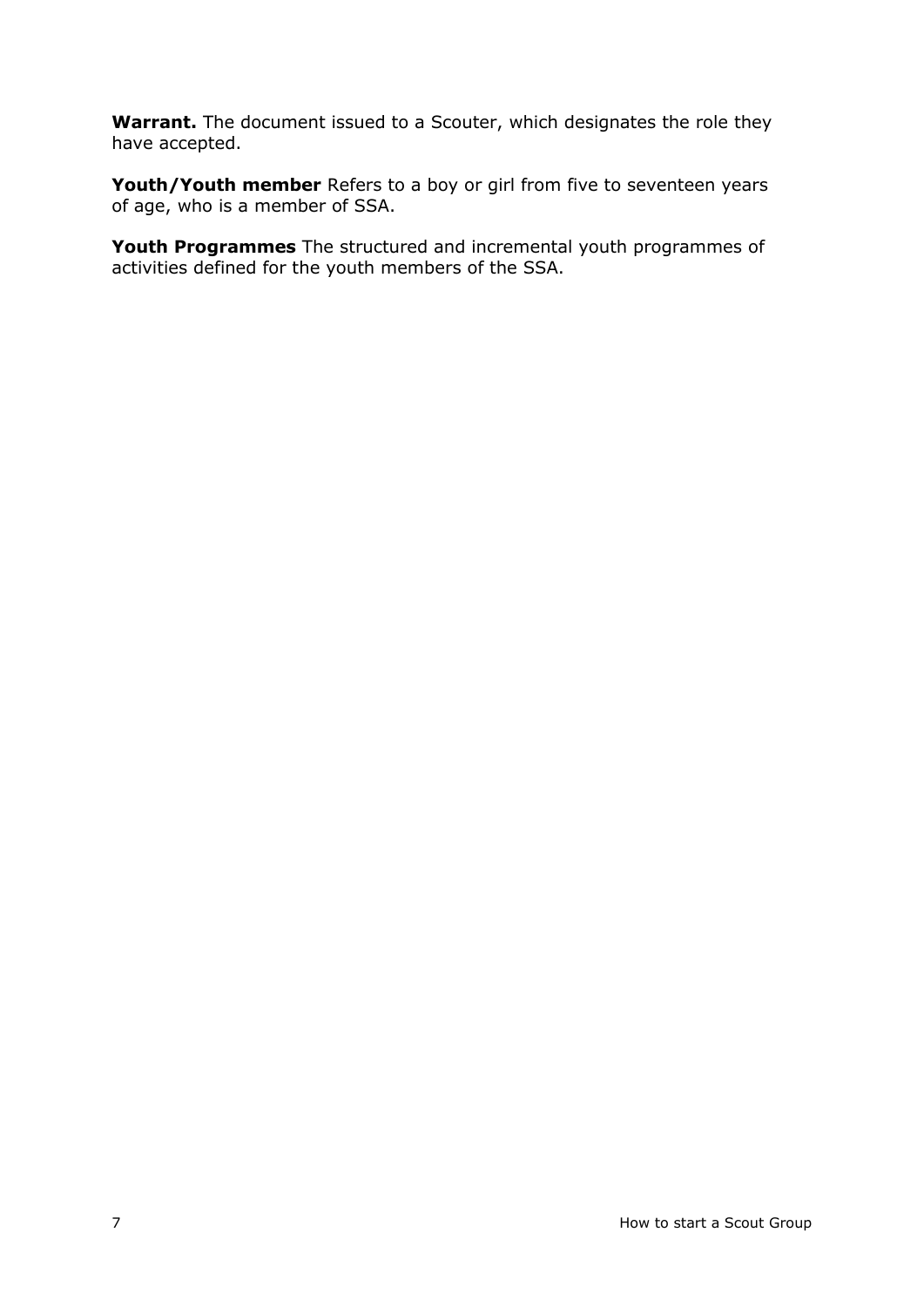# **1. Orientation**

# **1.1. This is Scouting**

Welcome to the worldwide Scouts Movement and SCOUTS South Africa (SSA).

Scouts make a positive contribution to communities in South Africa by helping and developing young people. We encourage their physical, mental, spiritual and social development so they can take a constructive place in their community.

The opportunity to learn by doing is provided in the programme. All Scouters in SSA must make sure the programme is fun and exciting, while ensuring that it is safe. Our Organisational Rules (OR), policies and code of conduct are there to help adults make sure the young people in their care stay safe, while they enjoy themselves and learn.

We strive to help the young people in our care develop themselves to their highest potential. Scouting has been doing this for over 100 years. The proof of our success is in those who have gone before us, who are in positions of considerable responsibility and are successful in their lives.

# **2. What is Scouting?**

# **2.1. The Founder**

Scouting was founded over 100 years ago, in 1907, by Robert Baden-Powell, known to us as B-P. He was born on 22 February 1857. We celebrate his birthday annually as part of our Founder's Day activities, on the nearest Sunday to 22 February.

## **2.2. History of Scouting in South Africa**

The Movement in South Africa began as spontaneously as it did in Britain (in 1907), and other parts of the world soon afterwards. Boys read *Scouting for Boys*, and Patrols and Troops were started. Scout Troops in South Africa were formed as early as 1908, and some are still operational today.



Due to the political climate in South Africa, there were four separate Scout Associations, each serving a difference demographic - as required by Apartheid Law. In 1977, at the Quo Vadis meeting, the Boy Scouts of South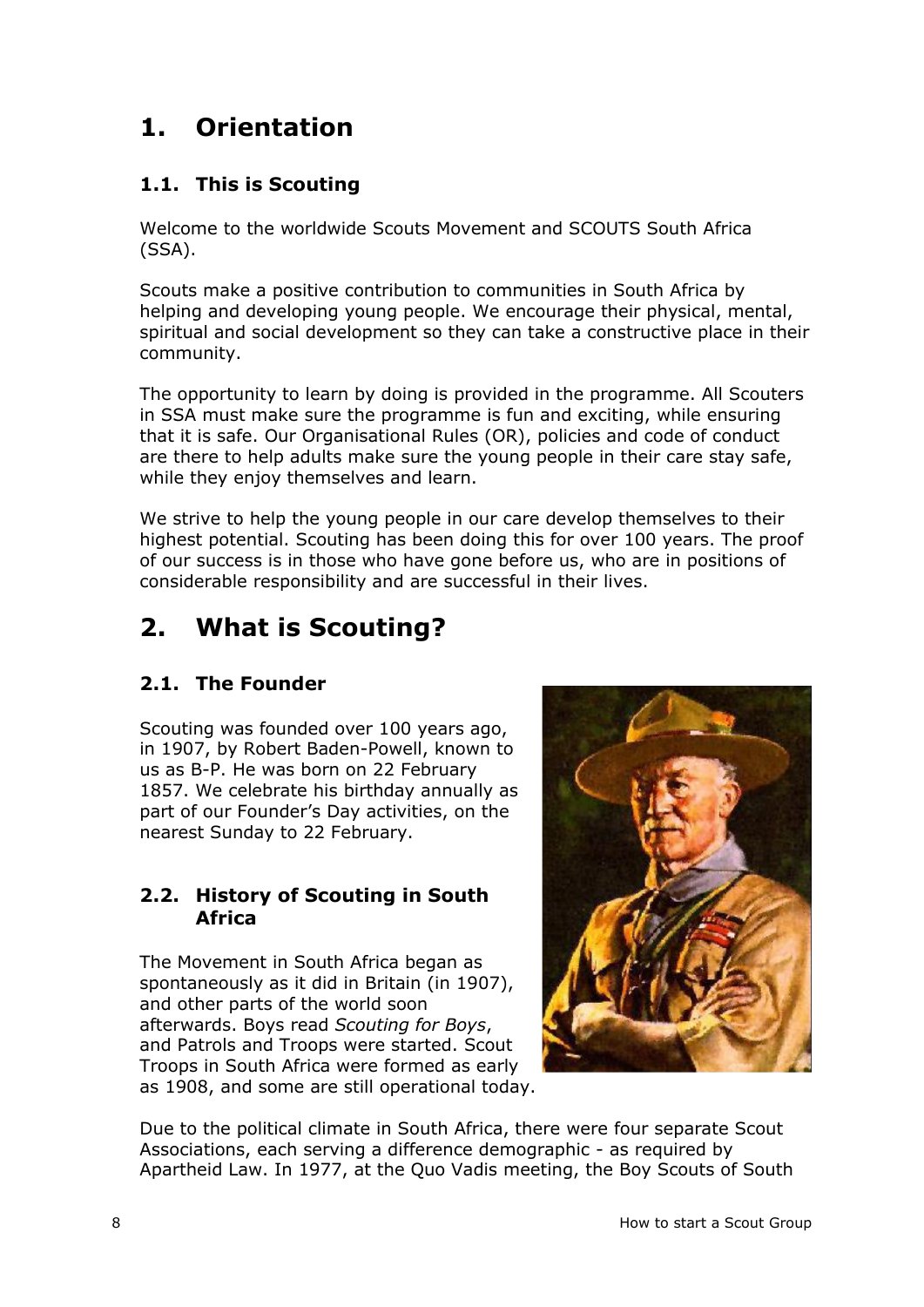Africa was established uniting all Scouts under one organisation – despite pollical objection.

In 2000, the Scout Movement in South Africa amended its constitution to allow girls to join.

From 2010 to 2013 the Scout Association of South Africa reviewed its structures, communication, and programmes to evolve and adapt to the needs of our members and modern-day society. In 2012 at the National Scout Council, the name "SCOUTS South Africa" was adopted.

Find more information here: [https://www.scouts.org.za/about-us/our](https://www.scouts.org.za/about-us/our-history/)[history/](https://www.scouts.org.za/about-us/our-history/)

# **2.3. This is SCOUTS South Africa**

#### Vision of SSA

Creating a better South Africa by giving a million young people an opportunity to live the Scout Experience.

#### Aim of SSA

The Aim of SSA is to encourage the spiritual, mental, social, and physical development of boys, girls, and young adults in achieving their full potentials as individuals, as responsible citizens and as members of their local, national, and international community's by:

#### • **Developing their character:**

• By this, we mean what a person is, as an individual: their habits, their attitudes, their personal qualities, the kind of life they lead, the kind of beliefs they have. By exposing them to positive influences, Scouting can develop and strengthen a young person's character in qualities, such as truthfulness, honour, loyalty, helpfulness, *etc.*, which are embodied in the Scout Law.

#### • **Training in citizenship:**

- Scouting helps individuals fit into the community: they learn how to positively interact l and relate to people around them and are being prepared to assume their adult responsibilities. Though, still a young person, they are already a 'citizen' in their school, home, community, Scout Group, and other activities.
- As a young person grows, so their circles widen and their responsibilities to others grow too. To become a good citizen is to learn to accept one's responsibilities to other people, our communities, and the world we live in.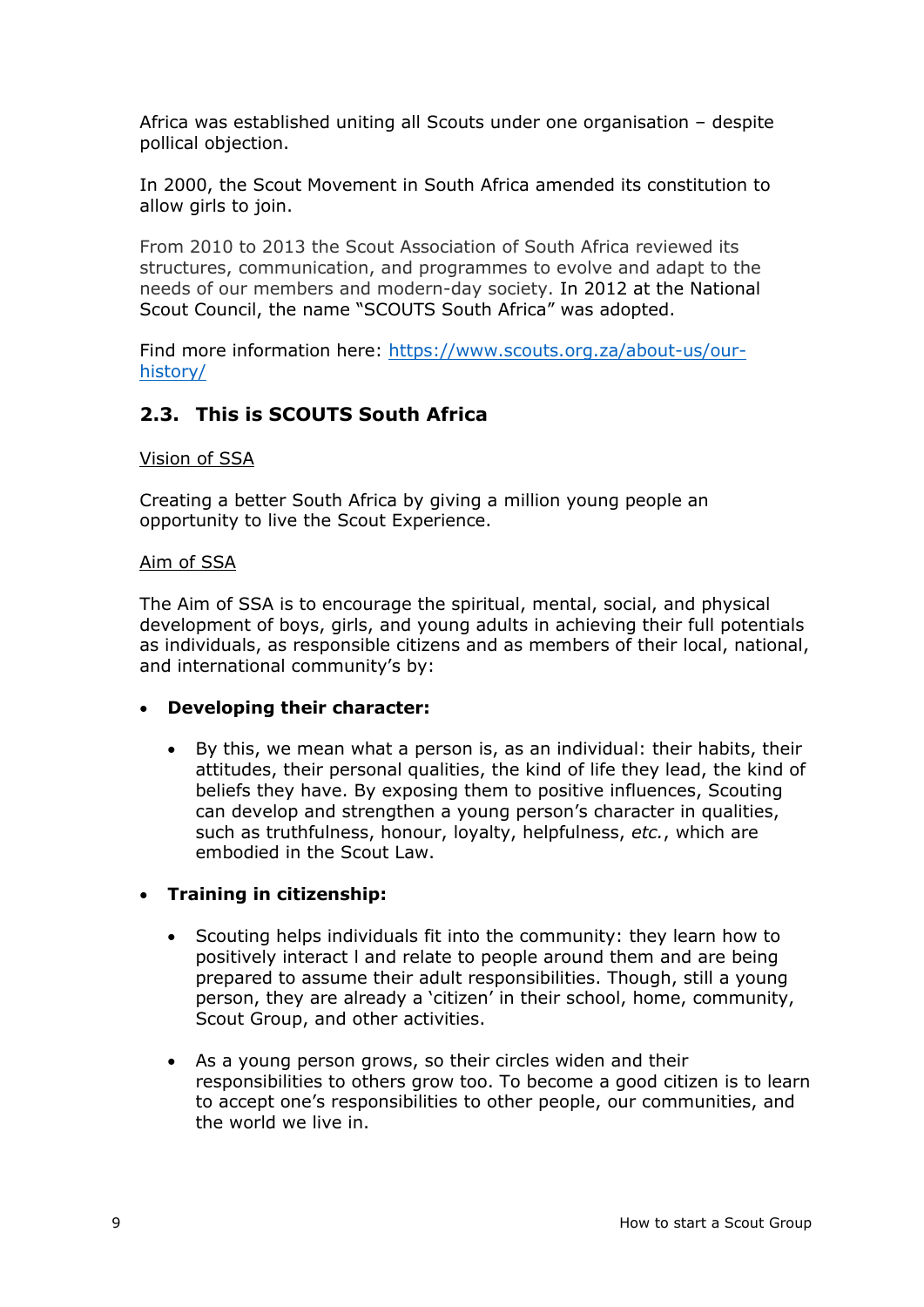• A young person learns citizenship step-by-step as their world expands. First, they learn by living in their family, then in the neighbourhood, then in organised groups - such as their school, place of worship, and Scouting. For training in citizenship to be effective, a young person must be exposed to good influences over a period of years. The Scout Programme provides this exposure.

#### • **Developing their spiritual, social, mental, and physical qualities:**

• The third kind of development, which Scouting hopes to nurture in a young person, is that of their body, mind, and spirit. The aim is not to develop athletes and intellectuals, but to teach a young person to maintain their body and mind so that they may live and work effectively. By personal example and by proper use of the Scout programme, we can help young people to develop habits and attitudes which can contribute to life-long wellness.

## **2.4. The Values and Principles of Scouting**

#### **The Value System of Scouting:**

The value-system is based on Lord Baden Powell's Scout Principles, Scout Promise and Scout Law. Values such as honestly, loyalty, kindness and respect are inculcated through the Scouting activities within schools and communities

The Scout Movement is based on the following principles:

#### • **Duty to God:**

Adherence to spiritual principles, loyalty to their own religion and acceptance of the resulting duties. An appreciation and understanding of the religious observance of others.

#### • **Duty to others:**

Loyalty to one's country in harmony with the promotion of local, national, and international peace, understanding and co-operation. Participation in the development of society, with recognition and respect for the dignity of one's fellows and for the integrity of the natural world.

#### • **Duty to self:**

Responsibility for the development of oneself.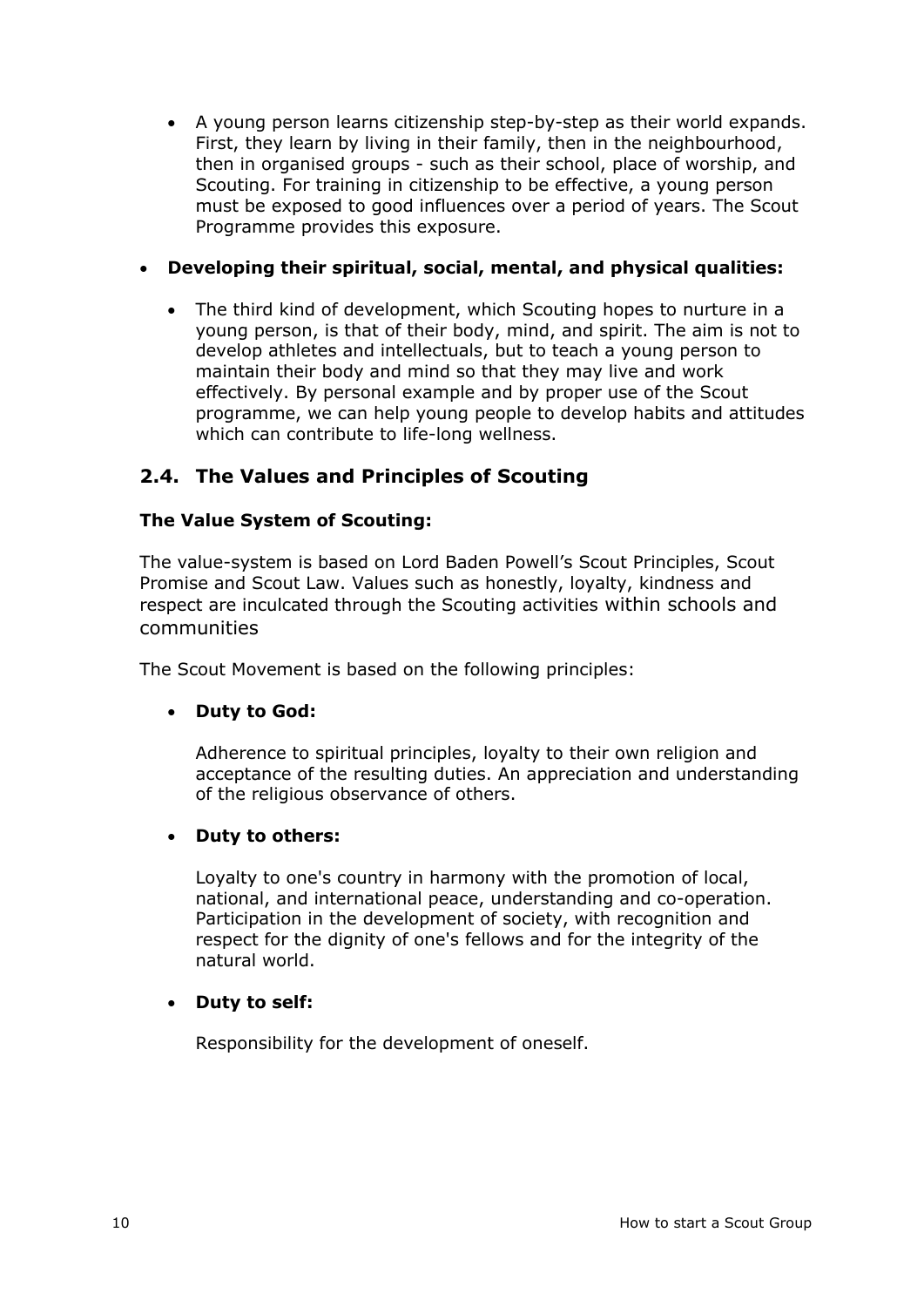# **2.5. The Scout Method**

The Scout Method is a system of progressive self-education through:

#### • **A Promise and Law:**

- The Scout Promise and Law challenges Scouts to do their best and to apply standards in all they do. In making the Scout Promise, each adult member, and each Scout, promises to do their best to live by the ten parts of the Scout Law. The Scout Law has a positive approach: It tells Scouts what they should be and do (and not what not to do).
- All adult members of SSA are required to make and live by the Scout Promise and Law.
- **Learning by doing:**
	- Learning by doing is a basic element of the Scout Method and has become a cornerstone of modern education. B-P showed in his books that he recommended this type of pedagogy. Learning by doing, or activity pedagogy as it is sometimes called, means that you learn by doing things yourself, instead of somebody showing or telling you how something works.
	- Scouts want to do things. They should therefore be encouraged, by showing them how, and then letting them do things in their own way, gaining experience.
	- By working with their peers, the Scout is given the personal responsibility of following tasks through.

#### • **The Patrol System:**

Another unique part of the Scout Method is the Patrol System. There is nothing else quite like it. The key group in Scouting is not the Troop under its adult Troop Scouter (TS), but the Patrol (a much smaller group) of young people with a young person as the Patrol Leader (PL).

A similar method is adopted in Cubs, working in their Sixes as well as in Meerkats learning within their Dens

#### • **A progressive and stimulating Advancement Programme:**

The Meerkat, Cub, Scout and Rover progress are guided by ageappropriate Advancement Programmes. Scouting provides a series of achievable challenges for all branches to tackle in a variety of different skills and activities. The levels advance in a planned progression as the members grow and meet these challenges. Badges provide recognition for those who successfully master them.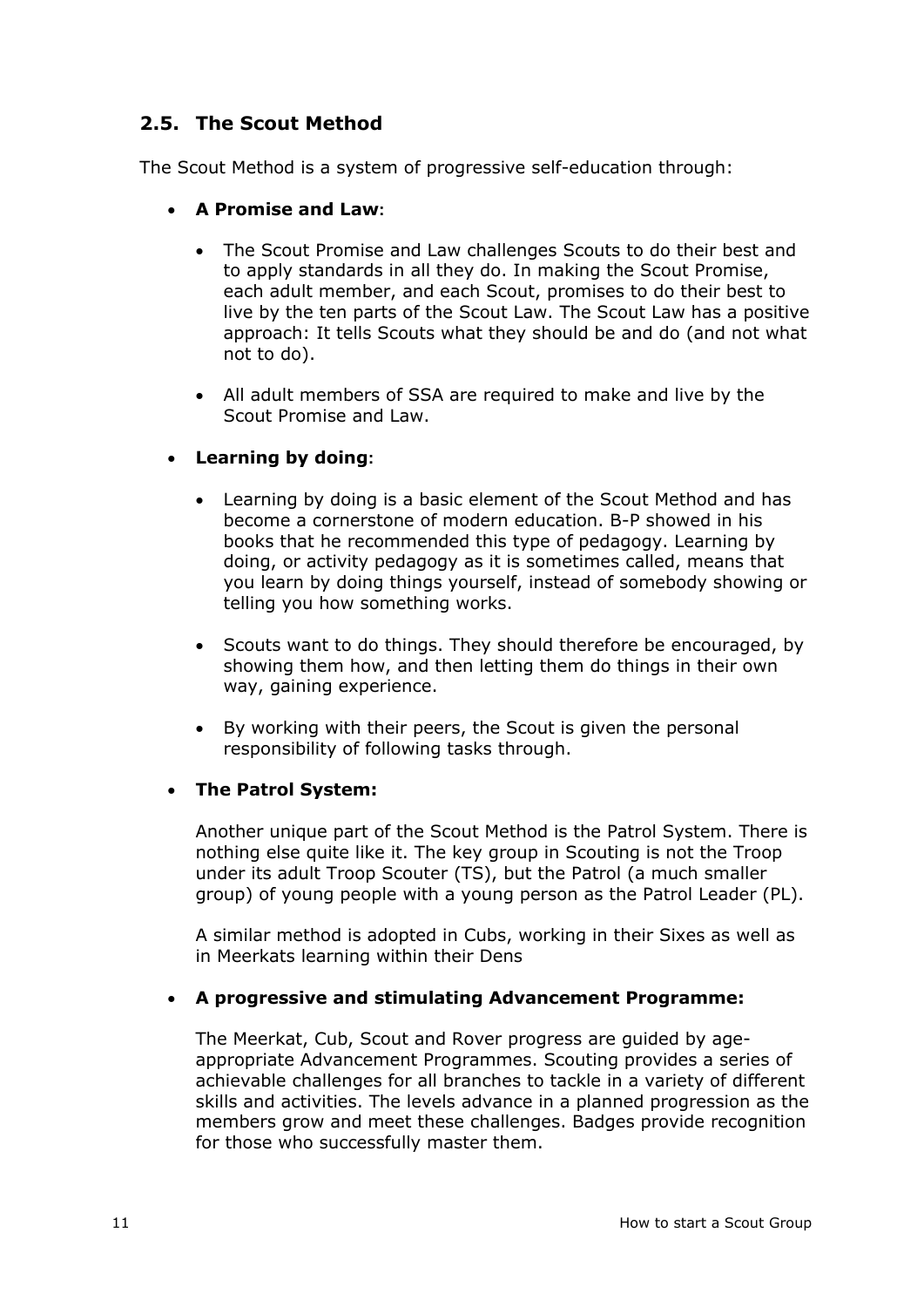#### • **Nature**

Scouting creates learning opportunities in the outdoors which encourage a better understanding of the relationship with the wider environment. This provides an ideal setting for Scout activities, offering adventure and the promotion of conservation and the mitigation of climate change.

#### • **Community Involvement**

- Scouting provides opportunities for active exploration and commitment to communities and the wider world, fostering greater appreciation and understanding between people.
- The eight interacting elements of the Scout Method create a dynamic educational environment:
	- the attitude of welcoming: dialogue and support of adult leaders
	- the values of Scout Law that determine how to assess and enrich common life
	- the challenge of personal goals
	- the individual commitment generated by the Scout Promise
	- the framework of teams and councils that allows democratic decision-making processes and
	- promotes youth empowerment
	- the sense of purpose and belonging provided by the symbolic framework
	- the attractiveness of activities in the privileged setting of nature
	- and through the joy to serve others that allows young people to find a role in the community

# **2.6. Branches of Scouting in South Africa**

SSA has four branches, namely:

**a. Meerkats** (Aged 5 – 6 years)

In 2019 SSA welcomed its fourth branch, namely Meerkats. Meerkats learn through play.

#### **b. Cubs** (Ages 7 – 10 years)

Cubs acquire skills through the play-way method and an age-appropriate programme of challenges. With permission from his friend Rudyard Kipling, Cubbing is based on "The Jungle Book". Scouters are given names, such as Akela, Baloo and Bagheera, which are characters taken from the story.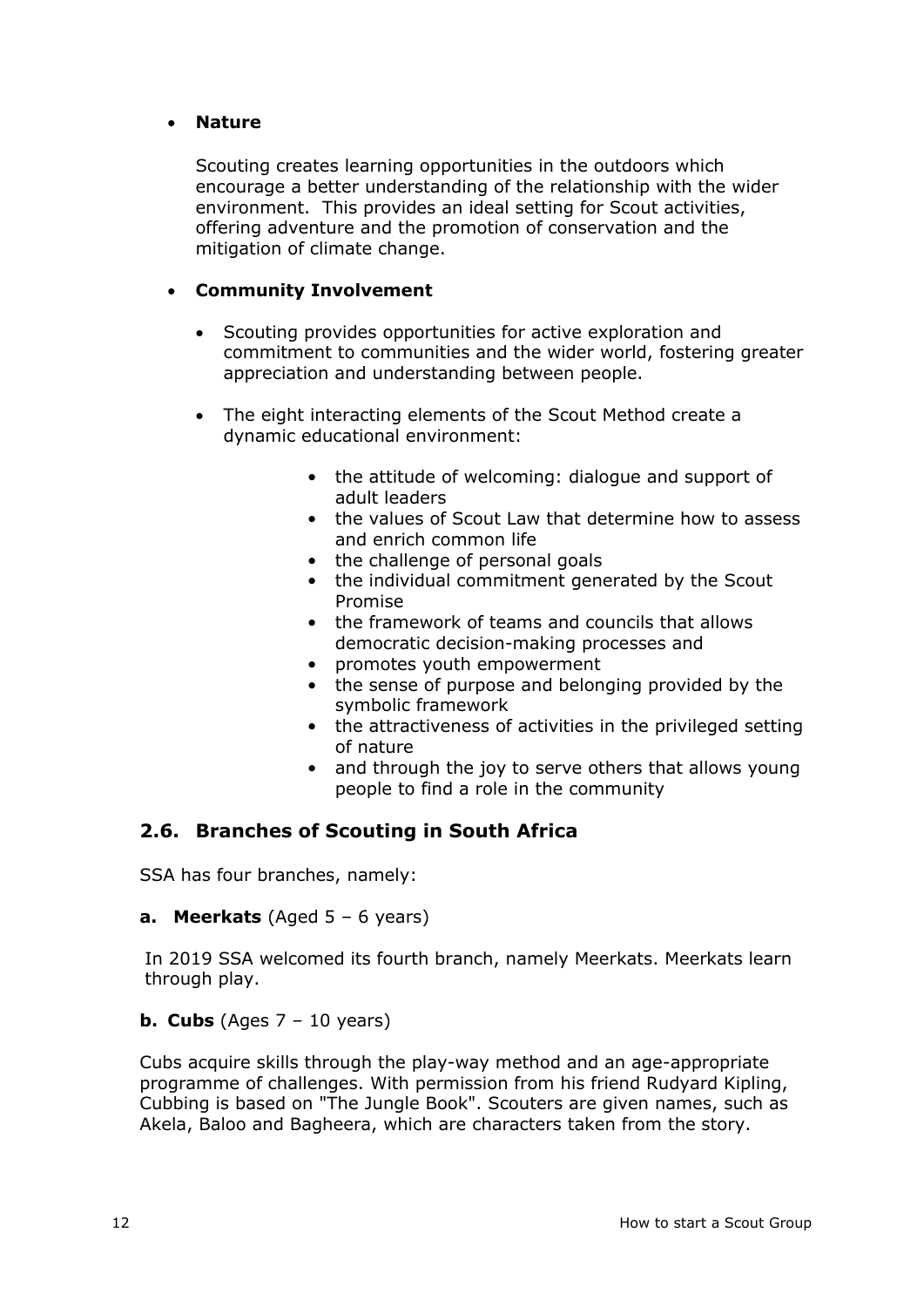### **b. Scouts** (Ages 11 – 17 years)

Scouts learn by doing, in a programme of exploration, skills transference and youth leadership. A Scouts' leadership and teamwork abilities are learned through small groups called the "Patrol System". The Scouts are encouraged to make decisions on their Group's programmes and enjoy more self-reliance with exciting outdoor activities.

#### **c. Rovers** (Ages 18 – 30)

Rovers belong to Rover Crews, which are largely self-governed and selfdriven. The Rover programme emphasises the skills development of young adults as they enter tertiary education or the employment market. Rovers are also active within many communities, clearly implementing their motto of "Service".

## **2.7. Scouting worldwide**

Scouting continues to grow internationally. The World Organisation of Scout Movements (WOSM) is an independent, non-political, and non-Governmental Organisation (NGO) that is made up of164 National Scout Organisations (NSOs). These NSOs are located in 224 countries and territories worldwide. With over 55 million members, WOSM is the largest youth movement in the world. SSA is a member of WOSM.

Each NSO is independently registered as a NPO within their country and is governed by their own constitution. Programmes differ per NSO, but we are driven by a united adherence to the Scout Values, Promise and Laws. By visiting [www.scouts.org.za,](http://www.scouts.org.za/) you can find out more about Scouting around the world and within your Region.

# **3. The Scout Group**

# **3.1. The Scout Group**

The Scout Group is the fundamental building block of SSA and is headed by the Scout Group Leader (SGL). A Group may consist of one or more Units (Meerkat Den, Cub Pack, Scout Troop, or Rover Crew), but a Group may consist of only one Unit.

Each Unit has its own leader, the Den Scouter (DS) for Meerkats, the Pack Scouter (PS) for Cubs, the (TS) for Scouts and the Rover Scouter (RS) for Rovers. They oversee the running of the Unit, reporting to the SGL. Each Unit Leader will normally have assistants appointed as Assistant Den Scouters (ADS), Assistant Pack Scouters (APS) or Assistant Troop Scouters (ATS) to help them run their Unit. A well-functioning Group will need to have dedicated and committed parents as members of the Group Committee working side by side with the Unit Leaders on the Committee, under the leadership of the SGL. The Committee coordinates the activities in the Group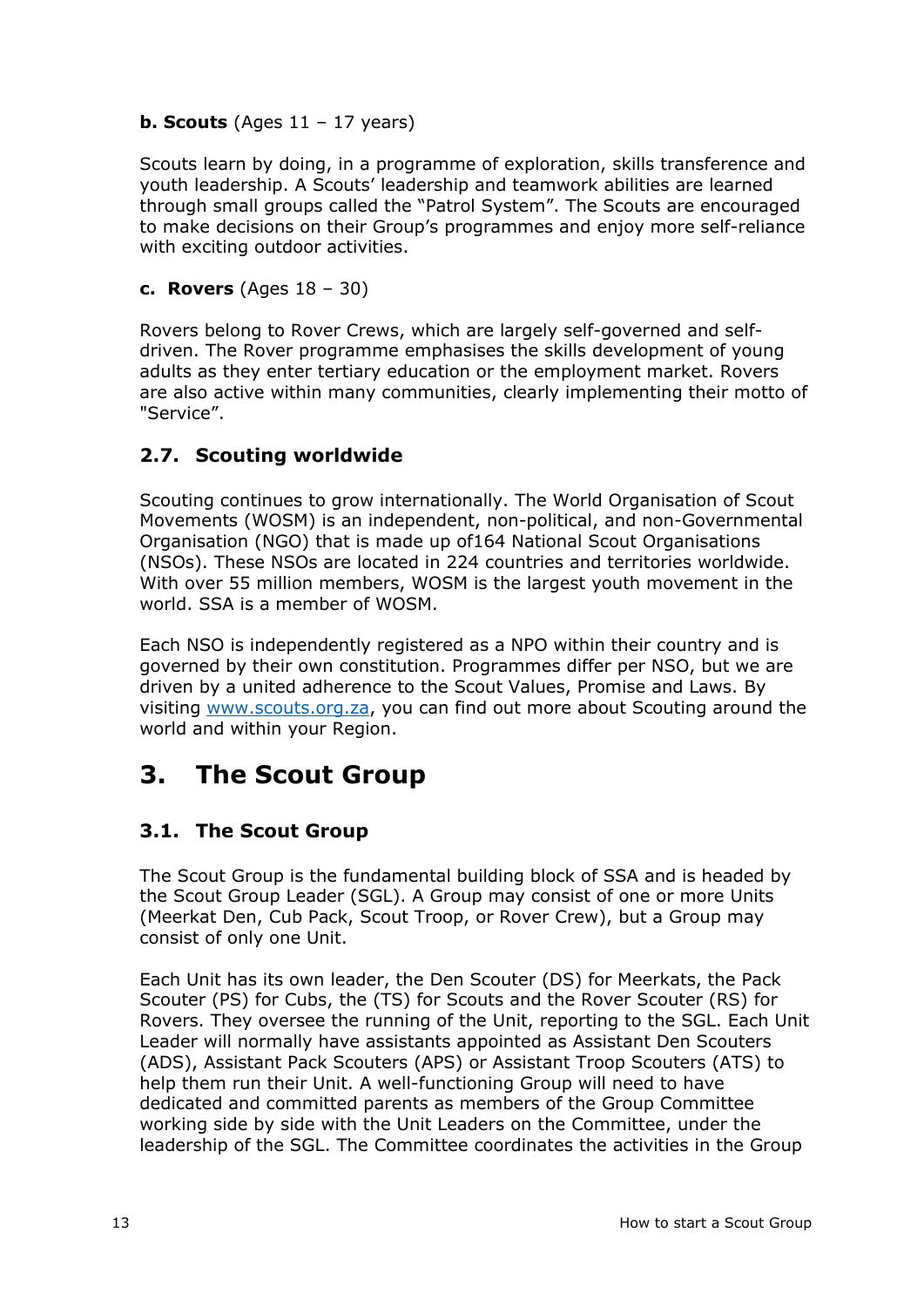and ensures that the facilities and needs of the Group are met to allow the Units to function properly.

It is important to remember that Adult Leaders will only successfully perform their functions and duties in Scouting - in addition to their jobs (employment) / studies / family / sport and other commitments - if there are enough adults to adequately meet the demands of the Group.

The Group Structure is depicted below.



# **3.2. The Meerkat Den**

A child is admitted to the Meerkat Den at the age of not less than five years. A Meerkat goes up to the Cubs on their seventh birthday. (Should the Meerkat not be ready for Cubs, they may remain in the Den for a further six months.) Going up earlier or later, needs special permission.

# **3.3. The Cub Pack**

A child is admitted to the Cub Pack at the age of not less than seven years. A Cub goes up to the Troop before their eleventh birthday, but not before they are the age of ten years and six months. Going up earlier, needs special permission. A Cub may not remain in the Pack after their eleventh birthday.

# **3.4. The Scout Troop**

A young person may join the Scout Troop after their eleventh birthday. If they have been a Cub, they may go up to Scouts at the age of ten years and six months. Scouts may not remain in the Troop after their eighteenth birthday.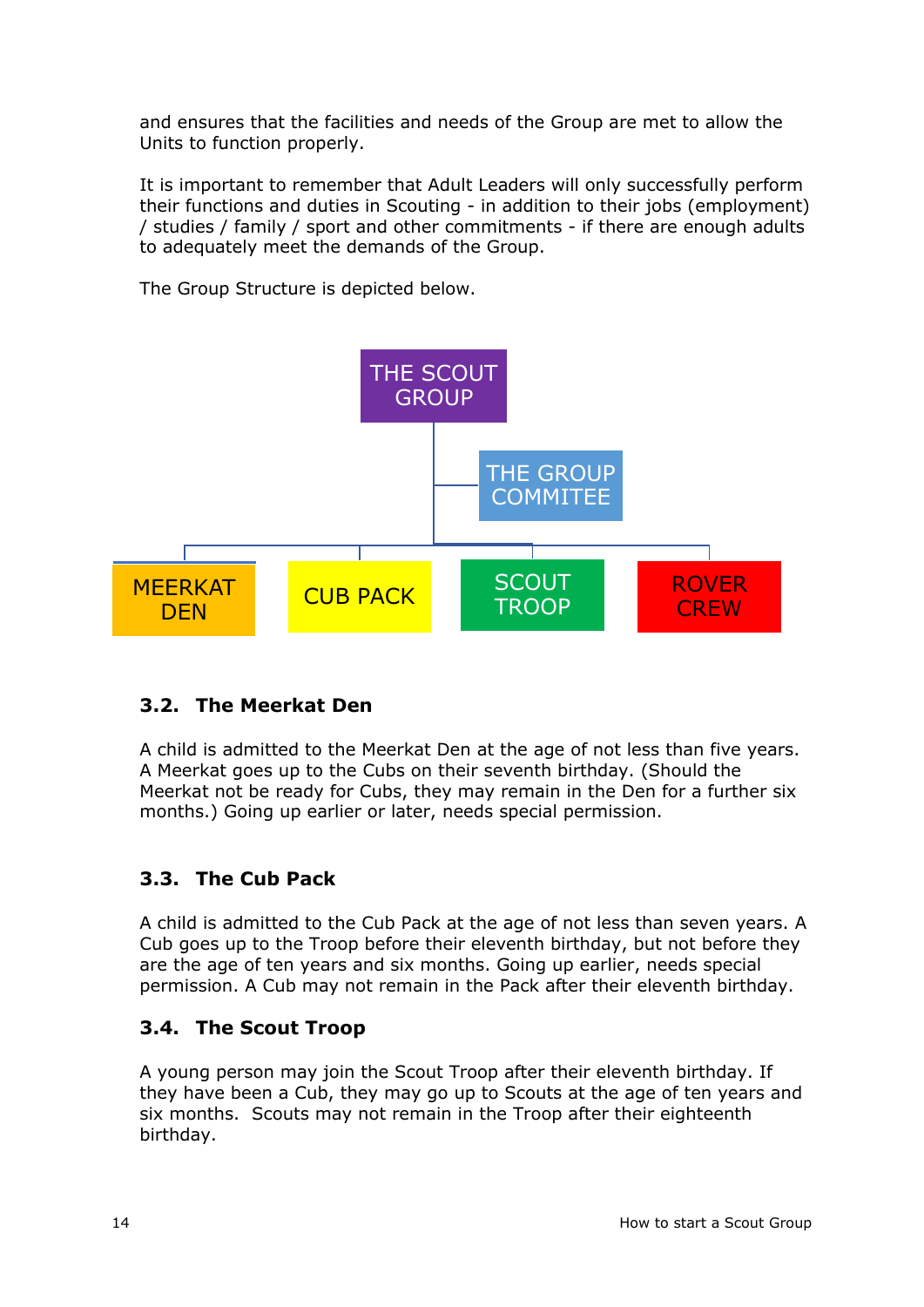# **3.5. The Rover Crews**

Young men and women, who are under the age of 30, may be admitted to the Rover Crew at the age of eighteen, or at seventeen and a half if they are a Scout. They may remain in the Crew until their 30th birthday.

## **3.6. The Den, the Pack, the Troop, and the Crew - What is different?**

The main difference is the age of the youth and young adults. Scout training is of a progressive nature and is applied through the four Branches of the Movement, which are themselves adapted to the changing psychology of today's youngsters.

Different age ranges demand different methods of training and management of youth and young adults. Since young people move progressively towards independent decision-making, the Scout programme is designed to help this process towards adulthood. The training methods used are different for the four branches of Scouting, but these will be discussed with you in later training.

# **3.7. Adult Roles within the Group**

The operational roles within a Group, responsible for the youth and young adults, are:

- Scout Group Leader (SGL);
- Den Scouter (DS):
- Assistant Den Scouter (ADS);
- Pack Scouter (PS):
- Assistant Pack Scouter (APS)
- Troop Scouter (TS);
- Assistant Troop Scouter (ATS);
- Rover Scouter (RS), and
- Assistant Rover Scouter (ARS).

Full role descriptions for each position in SSA are available on the National SSA [website:](https://www.scouts.org.za/members/adult-leaders/adult-job-descriptions/) www.scouts.org.za.

The Group also needs adults to give administrative support to the Scouters. The essential roles are Treasurer and Secretary, but additional important roles are Quartermaster, Public Relations, Fundraising, Transport Officer, *etc*. Parents or legal guardians normally fill these roles, as members of the Group Committee, but other adults can also be appointed to these roles.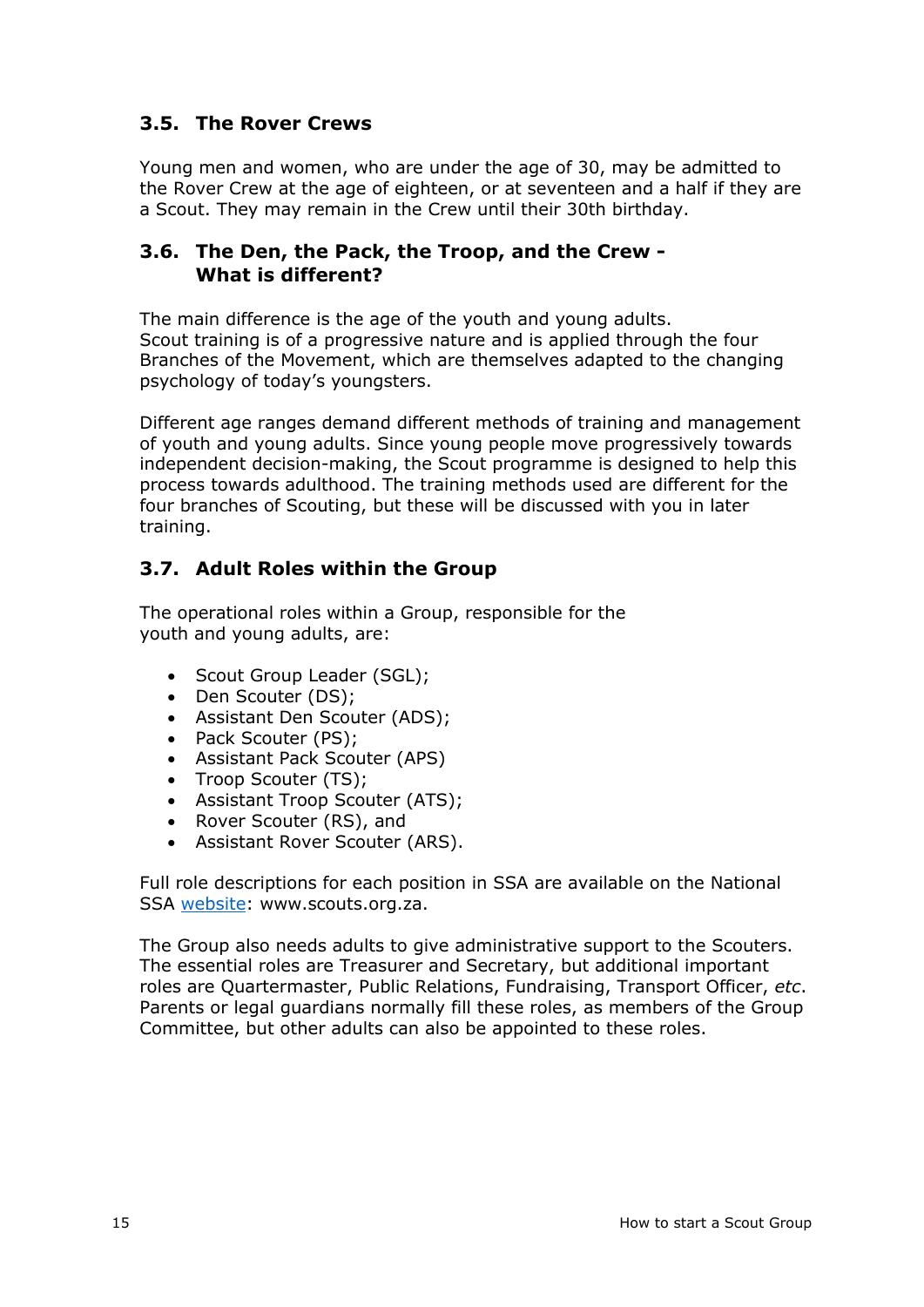# **4. Promise**

# **4.1. The Scout Promise**

**Every adult** member of SSA becomes a member and accepts the principles of the Movement by making the Promise and following the Scout Law.

**Acceptance of the Scout Promise and Law is a precondition of membership for all members.** The Scout Promise and the Scout Law are applicable to all Scouts, Rovers, and Adult Leaders. The Promise is the most important factor in Scouting since it is the one absolute requirement. Without taking it, one cannot be a Scout.

# **5. Roles and Functions of Adult Members**

# **5.1. Scout Group Leader**

This is one of the key roles in Scouting - manager of a Scout Group comprising of the Meerkats, Cubs, Scouts, Rovers, Scouters, and parents who will look to the SGL for guidance and encouragement.

They have overall responsibility for the Scout Group – thus, an SGL should be a mature person who will probably be settled in their lifestyle.

The SGL needs to be able to meet and deal, on equal footing, with all people with whom their role is mostly concerned – Adult Leaders (both operational and administrative).

In a nutshell, their role is to ensure, that in their Scout Group, the full Scouting programme is offered from Meerkats through to Rovers in such a way that the young people who finish the 'Course in Citizenship' which you offer, will indeed be ready to take their place in society as well balanced, industrious citizens who accept the values within the Scout Promise and Law as their own personal code of conduct. The Scout Group, under their direction, should be able to help each INDIVIDUAL young person to become the best citizen that they, with their own particular traits, talents, and backgrounds, are capable of becoming.

They will require a team of able Scouters and adults on the Group Committee to help them. Their leadership of these people will be the deciding factor as to the success or failure of the Group.

They may have an Assistant SGL and will probably need one when their Group grows beyond the normal two or three Units, (when a second Pack or Troop is established within the Scout Group).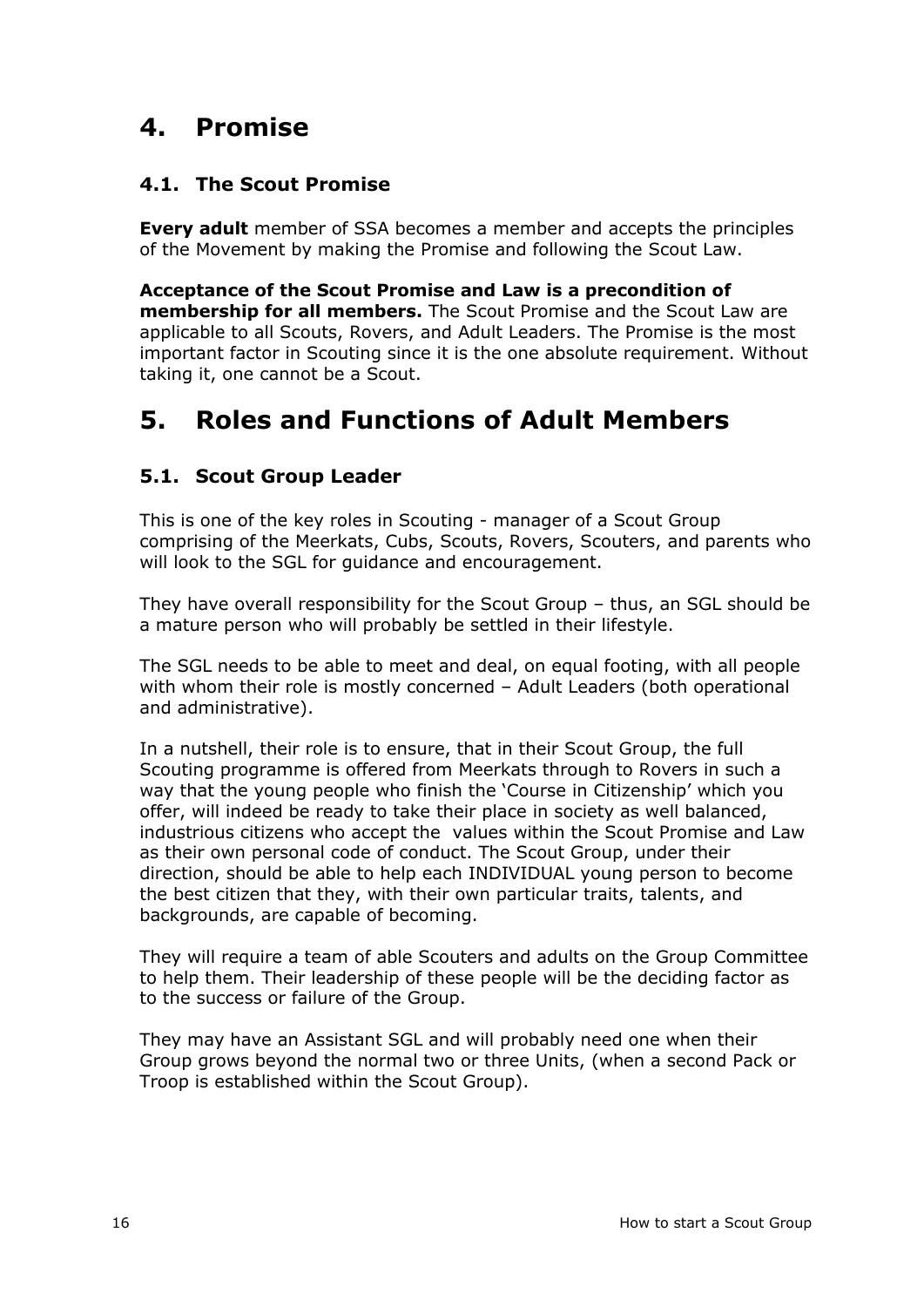# **5.2. A Unit Scouter's Responsibility**

The Unit Scouter and their assistants are responsible for the Unit and planning fun and exciting programmes for the youth in their Unit. These Adult Volunteers receive Warrants to act within a specific Group, so their effort and involvement is devoted to the Unit of their choice within that Group.

To achieve this aim, they need to meet with the other Scouters in their Unit regularly and with the youth to decide on activities for the future. They also encourage the youth to make progress through the Advancement Systems. Gaining Interest Badges also help the youth hone their personal interests, achieve their full potential, and expand their horizons.

In addition to planning and running programmes, Unit Scouters should try to involve their Unit in events and activities organised by their Group, District or Region. They also need to keep good records in alignment with SSA's POPIA guidelines, communicate with parents regularly, communicate with other Scouters in their Group and District, recruit more adult helpers and be a good example to the youth by living up to the Scout Promise and Law.

Working with the youth, seeing them develop into good citizens and fulfil their potential is one of the most rewarding parts of belonging to the Scout Movement.

#### **5.3. Adult Leaders in the Den**

#### **Den Scouter (DS) / Assistant Den Scouters (ADS)**

The DS is responsible to the SGL for planning fun, interesting and exciting Meerkat meetings, and activities through which the Meerkat programme is implemented. The Meerkat method is "Learning through playing".

The primary function of the ADS is to assist the DS in planning and running the active Meerkat meetings and activities which are exciting, fun, and interesting for the Meerkats.

The DS must delegate real responsibility to the ADS(s) and allow and encourage their full involvement in planning and participation in all activities. Although Den Scouters mostly interact with children (the Meerkats), contact with the parents is very important. It occurs after Meerkat meetings, at parent's meetings and will also occur at Den activities. Use every opportunity to get to know the parents of your Meerkats.

Interaction with other Scouters is also important. Promote and encourage opportunities at meetings within the Group and at District and Regional meetings and events.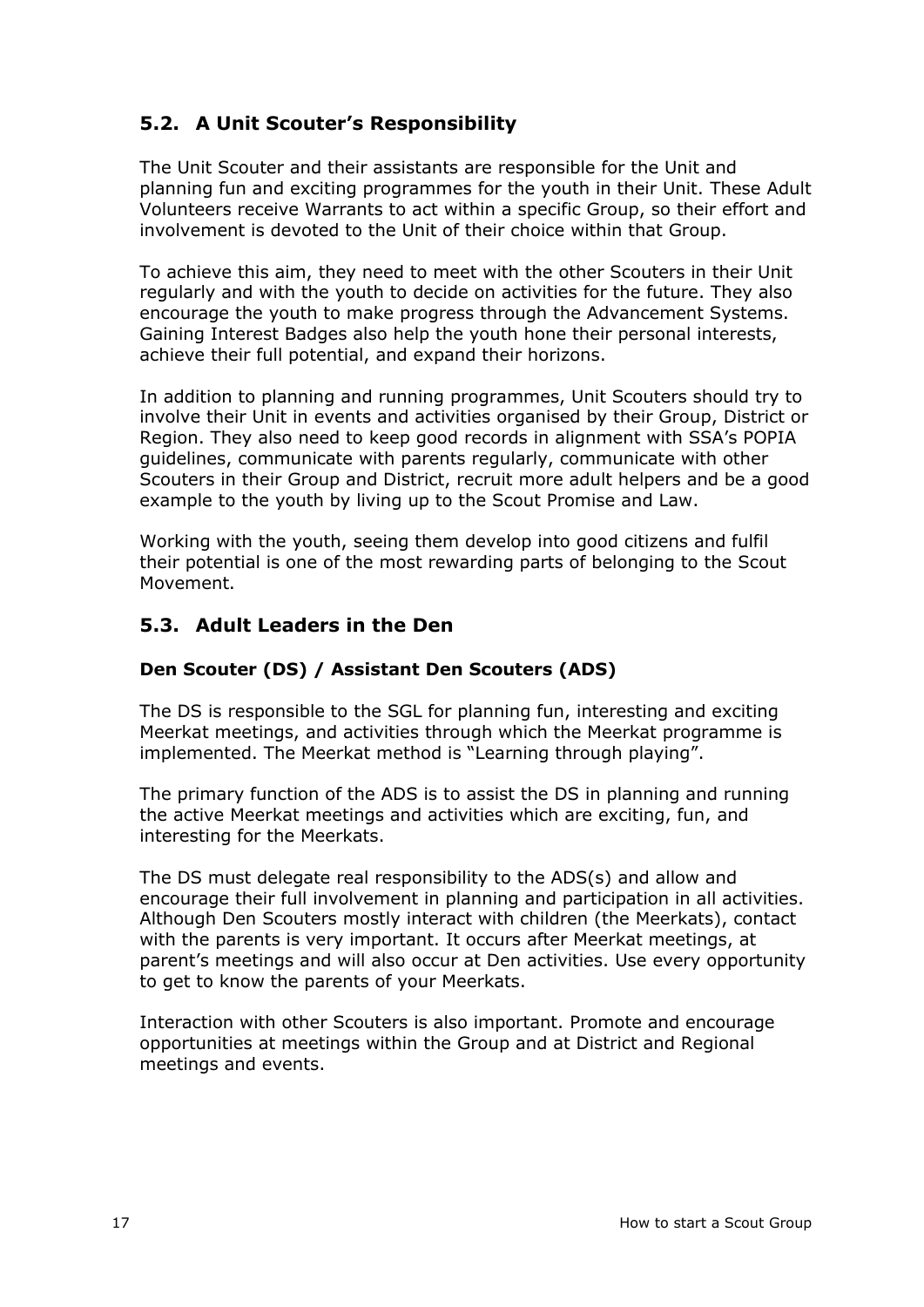#### **Den Helper**

The primary function of the Den Helper (DH) is to assist the DS and ADS(s) in presenting wholesome, interesting activities.

The DS must delegate their meaningful roles to the DH(s) and encourage involvement in planning and participating in all activities.

The DS and ADS can also be assisted by Senior Scouts, who are appointed as Meerkat Instructors (MI)

## **5.4. Adult Leaders in the Cub Pack**

#### **Pack Scouter (PS) / Assistant Pack Scouters (APS)**

The PS (Akela) is responsible to the SGL for planning fun, interesting and exciting Pack meetings, and activities through which the Cub programme is implemented.

The primary function of the APS is to assist the PS in planning and running active Pack meetings and activities which are exciting, fun, and interesting for the Cubs. The activities are based on the "Play-Way Method" and Cub Advancement programme, often with a theme or story from the Jungle Book, which will fire the imagination of younger children. The underlying values will be based on the Cub Promise and Law.

Adults in the Cub Pack aim to:

- Retain the interest of the Cubs up to the time when they "leap" up to the Troop through the presentation of enjoyable activities;
- Ensure that each Cub has a good grounding in basic skills, and particularly in the Cub Promise and Law;
- Ensure that by the time they are ready to go up to the Scout Troop, their appetite for Scouting has been whetted, and
- Ensure that enough opportunity exists for learning new skills and for showing ability in the various challenges and tasks set in the Advancement Programme.

The PS must delegate real responsibility to the APS(s) and allow and encourage their full involvement in planning and participation in all activities. Although Pack Scouters mostly interact with children (the Cubs), contact with the parents is very important. It occurs after Pack meetings, at parent's meetings and will also occur at Pack activities. Use every opportunity to get to know the parents of your Cubs.

Interaction with other Scouters is also important. Promote and encourage meetings within the Group and at District and Regional meetings and events.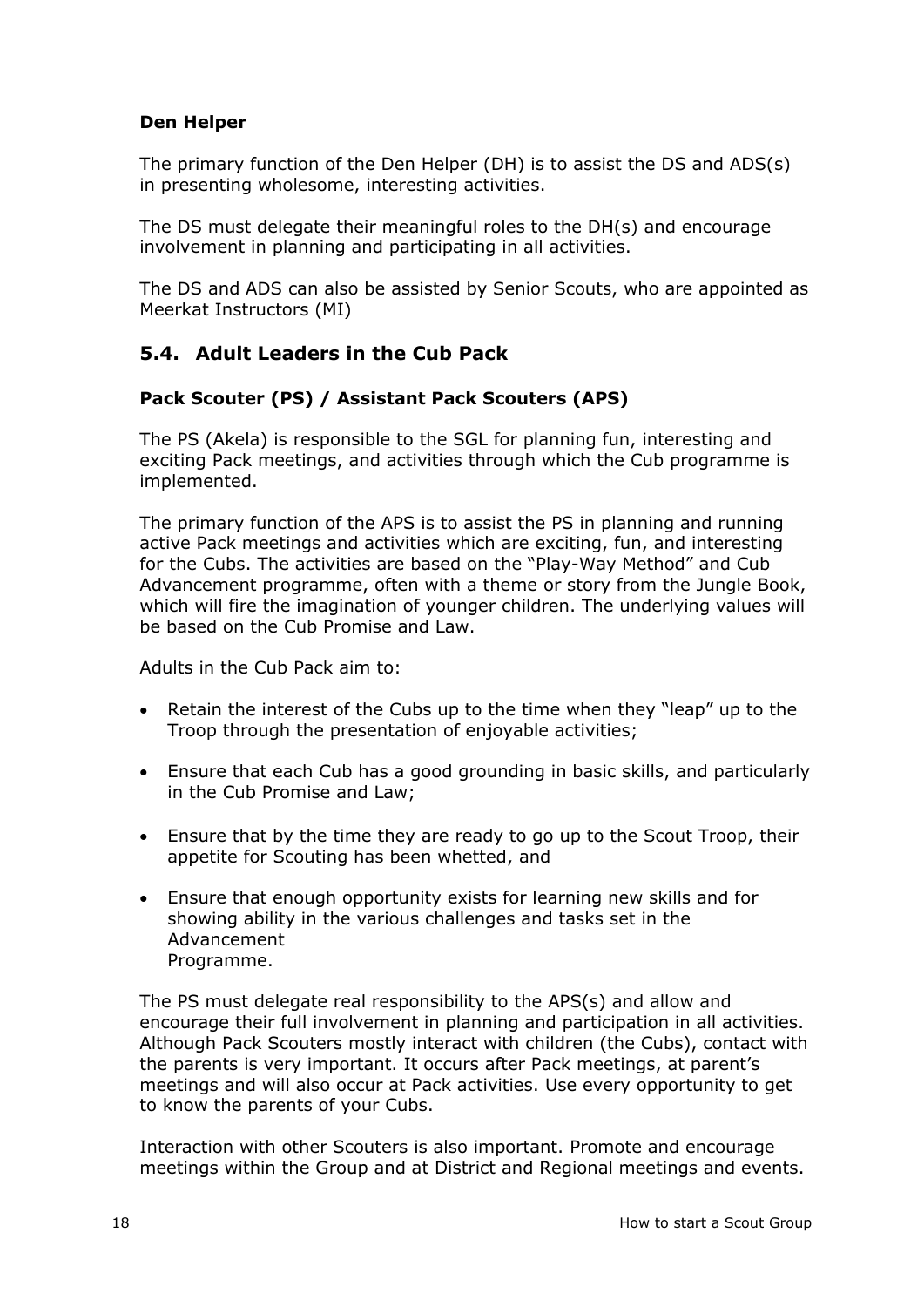#### **Pack Helper**

The primary function of the Pack Helper (PH) is to assist the PS and APS(s) in presenting wholesome, interesting, active, and enjoyable Cubbing.

The PS must delegate their meaningful roles to the PH(s) and encourage involvement in planning and participating in all activities.

#### **Cub Instructors**

The PS and APS can also be assisted by Senior Scouts, who are appointed as Cub Instructors (CIs).

#### **5.5. Adult Members in the Scout Troop**

#### **Troop Scouter (TS) and Assistant Troop Scouter (ATS)**

The TS is responsible to the SGL for the manner and method in which Scouting is implemented in the Troop. They are, therefore, responsible for presenting wholesome, interesting, active Scouting in the Scout Troop.

The TS is assisted by one or more ATS(s), as well as Parent Helpers.

All activities will be based on the Scout Advancement Programme and Interest Badges, and will always have underlying values, based on the Scout Promise and Law.

The TS has four areas of responsibility:

- 1. Training each new Scout in the Promise and Law and investing them as a member of the worldwide Scout Movement.
- 2. Training the PLs so they can train the Scouts in their Patrol and working with the PLs through the Court of Honour (CoH) to run the Troop.
- 3. Assisting the youth leaders, Troop Leaders (TLs), Patrol Leaders (PLs) and assistants in correctly implementing the Patrol System.
- 4. Ensuring each individual develops along the lines of the Scout Promise and Law by giving them an understanding of their responsibility and accountability to these principles.

However, they need the support of the ATS(s) to achieve these.

These four areas are a TS' top priority in dealing with Scouts. The basic aim is to encourage the spiritual, mental, social, and physical development of the Scouts.

This is achieved by planning and implementing a programme incorporating all the following methods: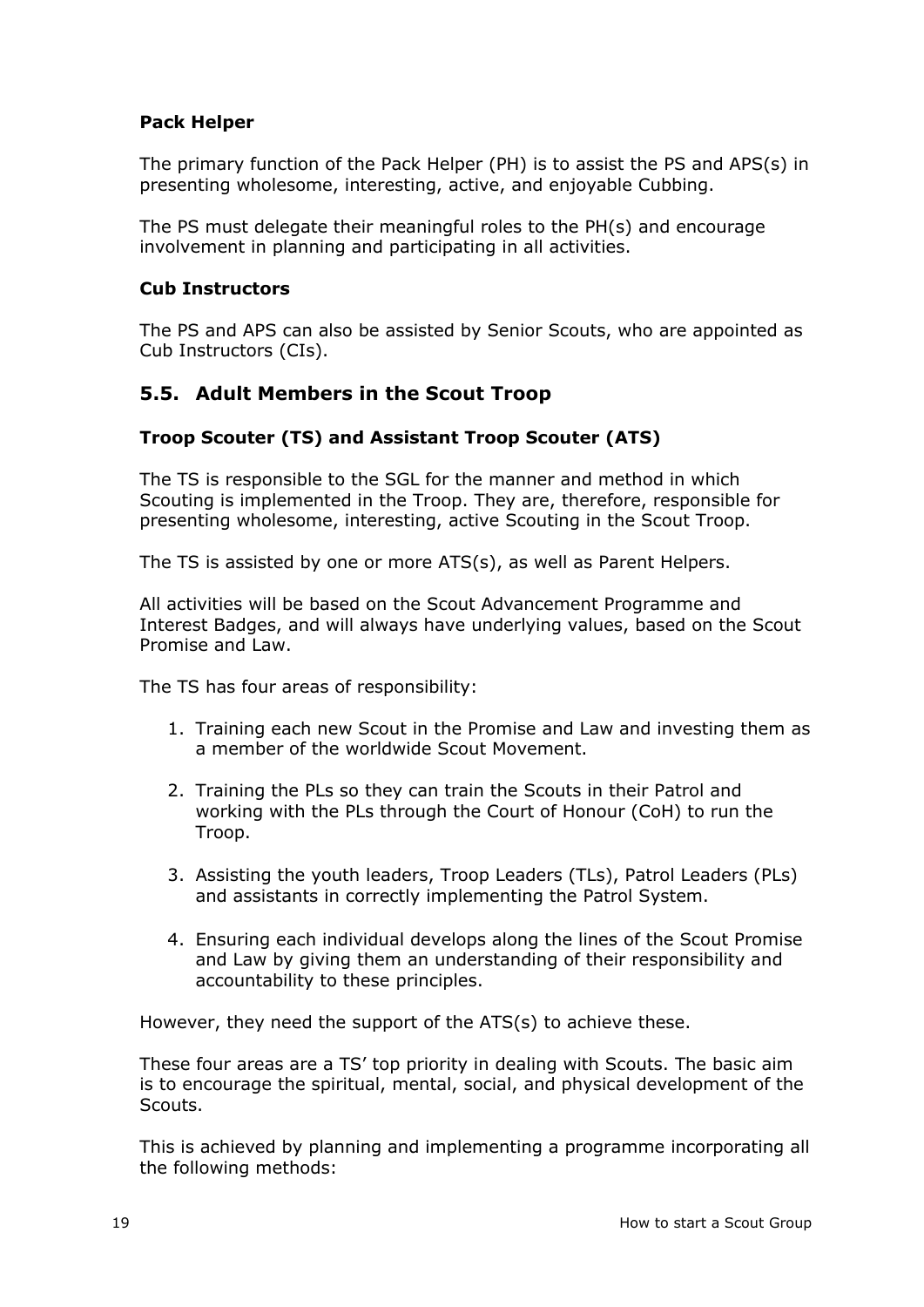- 1. The Promise and Law.
- 2. The Patrol System, *i.e.* membership of small groups.
- 3. Learning by Doing.
- 4. Progressive and stimulating programmes.

In addition, the TS must ensure that the CoH, which comprises the TS, TL (if there is one) and PLs is central to the running of the Troop, planning all its activities and maintaining discipline.

The CoH is responsible for setting the standards in the Troop. The support of all the Adult Leaders is of paramount importance in achieving suitable standards and setting the right example.

Through the CoH, the TS delegates real responsibility to the PLs so that, while still Scouts, they have the opportunity to exercise real leadership. However, the TS remains accountable for their actions.

You will interact mostly with youth members, but parents will also be looking to you to set an example. Good and regular communications with parents is essential in running a successful Troop. Support and new ideas are also obtained from other Scouters in the Group, District and Region. Attending meetings and activities in the District and Region are excellent opportunities for useful interaction and sharing of knowledge.

The Scouters in the Troop will only cope adequately with the task and their studies, work, family, and sport if they have sufficient properly trained assistance, do proper planning, and are well trained.

# **5.6. Adult Members in Administrative Roles**

All Adult Leaders are expected to become members of the Scout Movement and SSA by completing an Application for Adult Membership (AAM) form and taking the Scout Promise. The Principles of Scouting, the OR, and Policies of SSA are equally applicable to all Adult Members. Some specific training is offered for various administrative roles. In addition all Adult Leaders will be required to provide a Police/Criminal Clearance on application.

# **5.7. The Group Committee**

The Group Committee (GC) is chaired by the SGL and comprises the Unit Leaders (DS, PS, TS and RS), together with parent members elected at the AGM. A Secretary and Treasurer are two key roles for which parents are appointed at the Annual General Meeting (AGM).

The primary role of the GC is to coordinate the activities of the Group and ensure that adequate facilities for meetings and equipment to run the Meerkat, Cub and Scout programme is made available. Also, that ongoing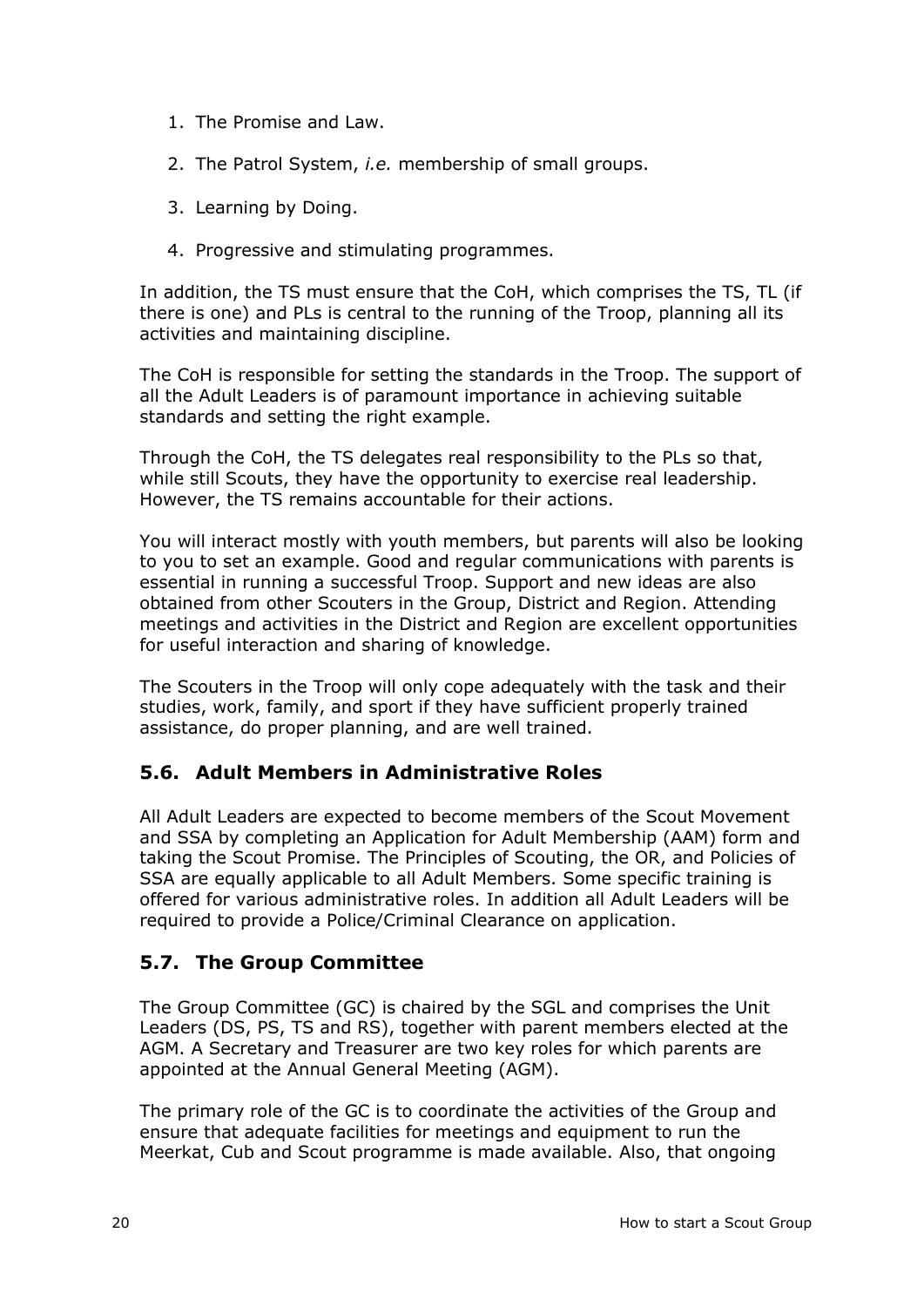Adult Leader Training (ALT) is made available to all adult members of the Group. Ideally, at no cost to the individual if the Group can afford it.

The parent members of the Group Committee should help with fundraising, communications, promoting the visibility of their Scout Group and the Scout brand within both the Group and community, as well as social activities and all logistical support that the Den, Pack, Troop and, to a lesser extent, the Crew requires.

# **5.8. The Parent Support Association**

The Parent Support Association (PSA) comprises the parents and legal guardians of all Meerkats, Cubs, Scouts, and Rovers.

# **5.9. Commissioners (National, Regional & District)**

Commissioners are personally appointed by the Chief Scout and Chief Commissioner at three levels.

The Commissioners, who are specifically tasked with responsibility for the implementation and management of Scouting are:

- Chief Commissioner (appointed by the Chief Scout);
- Regional Commissioners (RCs), and
- District Commissioners (DCs).

They accept responsibility for Scouting within a geographical area (Nationally, Regionally, or in a District).

They also coordinate support for other Adult Leaders (both operational and administrative), which is provided by the National Support Team.

These Commissioners are **personally responsible** to the Chief Scout and Chief Commissioner for ensuring that the members of SSA in their area of responsibility fulfil the requirements of the posts they voluntarily accepted when they joined SSA. They also support the Groups in ensuring that all activities and events that are undertaken in the name of Scouting, adhere to the requirements and regulations of SSA (as laid out in the OR and policies of the SSA).

They are primarily responsible for the organisational management of the Adult Leaders, the evaluation and monitoring of the Aims and Principles of SSA, and for the constant monitoring of the youth development that has been delegated to the Adult Leaders at Unit level.

A large part of the role of a Commissioner is being in constant contact with adults who seek guidance, support, and advice. This can be fuelled by the adult leaders being inexperienced and looking for re-assurance each step of the way.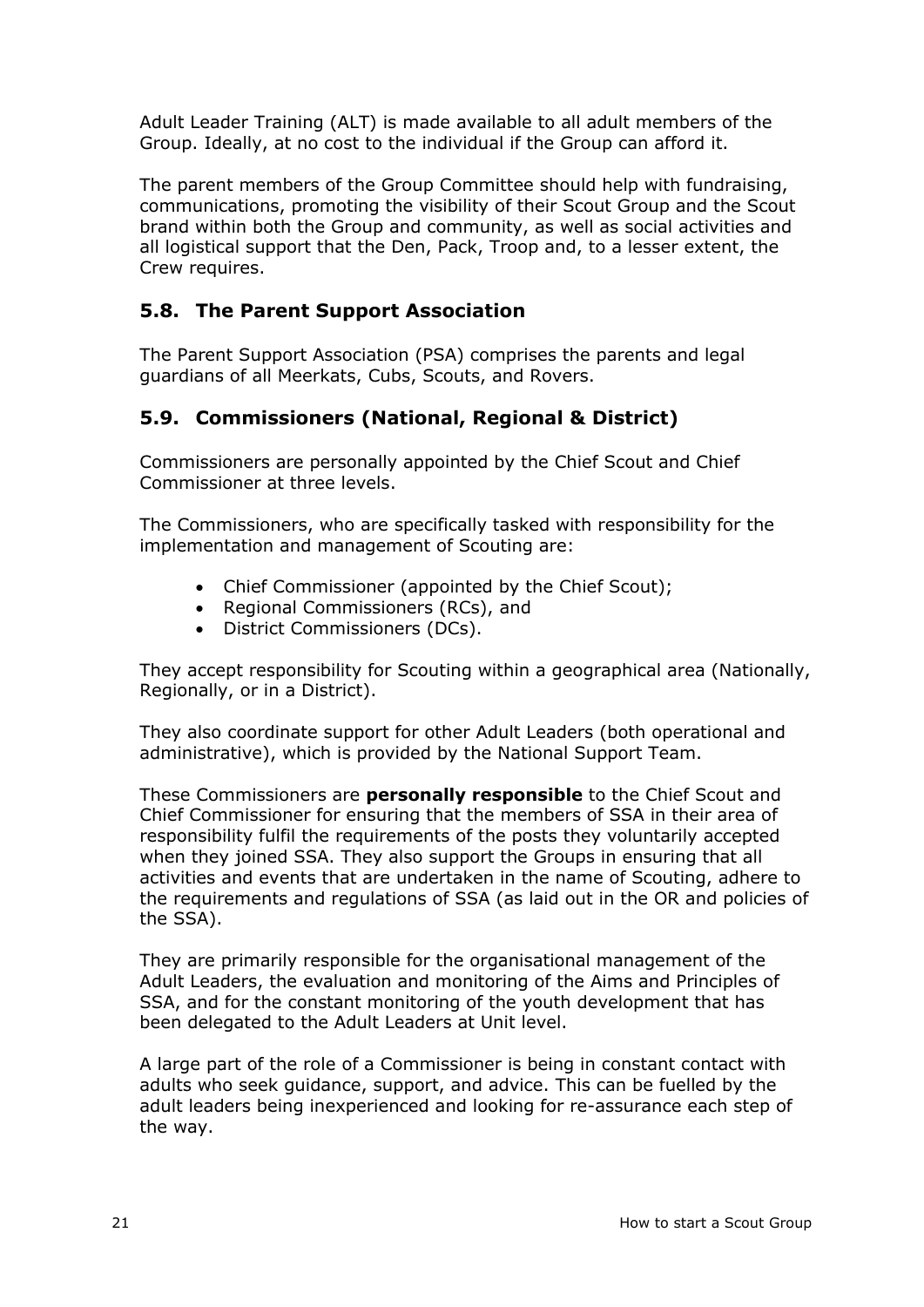Their position also includes ensuring the further enhancement of the visibility of Scouting and adherence to the Scout Marketing and PR Policy, including upholding the integrity of the Scout brand both within their communities as online.

Generally, Commissioners have had several years of experience as Unit leaders or have other relevant knowledge and experience.

# **6. Training**

Scouting as an adult member is not "just a couple of hours a week", but rather a lifestyle that one gets involved in. Within your stay in Scouting, you are expected to attend training courses. Some courses are pre-requisites for obtaining your Warrant or Woodbadge, while others are specialist courses that will improve your Scouting skills and personal knowledge.

The Scout Movement offers all Scouters the opportunity to undergo training. This training is designed to be progressive so that each Scouter will have all the necessary "tools" in their 'toolbox' to perform their task as their journey within SSA progresses. The training is presented in such a way that it is practical and that the ultimate result will be that the youth to whom it is relevant will grow to be good citizens while having fun and adventure.

Depending on the "Branch" or "Unit" of Scouting you have chosen, your training path going forward will be along the following lines:

# • **Stage One – Introduction to Adult Leadership (IAL) Training:**

In this stage of training, all new Scouters discuss the Aim and Principles of SSA; Methods used in the Meerkat Den, Cub Pack, Scout Troop and Rover Crew; how WOSM operates and how the Movement is organised in South Africa; roles and responsibilities relevant to their position in Scouting; what constitutes the uniform for Scouters and Commissioners, and resources available to a new Scouter (support, Training, Scouting literature and the Scout Wiki). If you were in the Movement as a Scout, you will be assisted to gain the additional knowledge required as an adult and view the Movement from an adult's point of view. After successful completion of the training, you will be eligible for a Limited Warrant valid for 18 months.

#### • **Stage Two - Warrant Course:**

The Stage Two - Warrant training is structured to suit the Scouters of the different Branches, as well as SGLs and Commissioners. The training is often held over one or two weekends, during which the fundamentals of Scouting are discussed, and practical Scouting techniques are demonstrated and practiced. The Scouter should arrange to attend this course as soon as possible after the IAL Course and certainly within 12 months. After successful attendance on the course, you will be issued with a Warrant (valid for up to five years) and you may also wear the leather "Turks Head" woggle.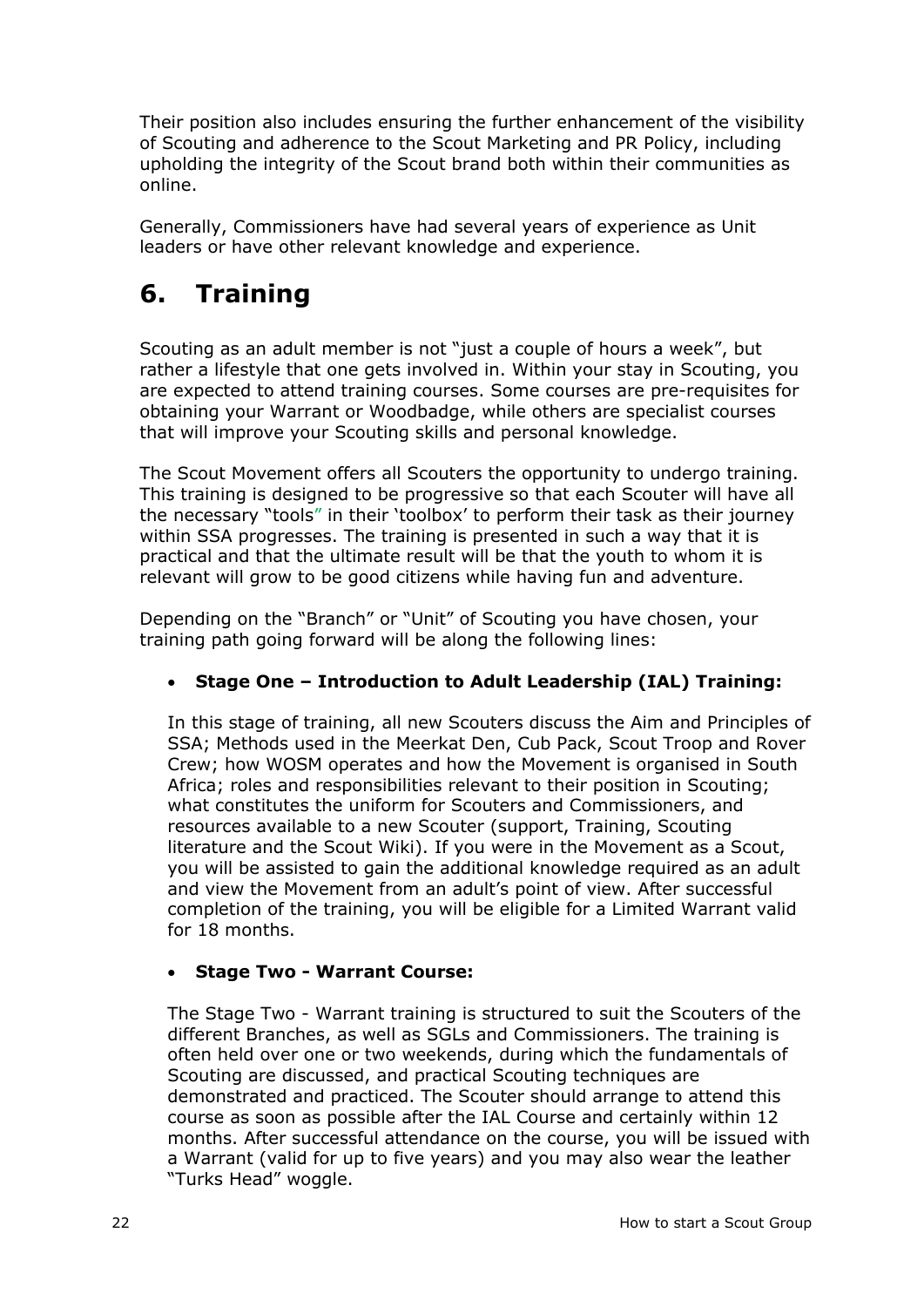#### • **Stage Three - Woodbadge training:**

The Stage Three - Woodbadge training is designed for the different Branches, SGLs and Commissioners. It is open to Scouters who have successfully completed Stage Two Warrant training appropriate to their Branch.

Woodbadge training should be tackled two to three years after completing the Warrant training. It must be completed within five years.

Practical modules of the Woodbadge training include options for several practical courses from which the Scouter can select the required number that suit their interests. There are also compulsory modules, which will normally be completed in a Group training environment.

The *Woodbadge* consists of two wooden beads on a leather thong worn round the neck. It signifies the drive of a Scouter to equip themselves to do a better job of Scouting. When awarded the Woodbadge, the Scouter simultaneously joins the *1 st Gilwell Park Group –* signified by the group scarf with a patch of McLaren tartan on the peak.

#### **Specialist Courses:**

These are offered in such aspects as Promise and Law, Cub Camping and Pack Holidays; Scout Camping; Hike Leadership; and a wide variety of technical subjects such as Camp Fire Leadership, Handcrafts, Pioneering, Water activities, Jungle background, Backwoods, *etc*. Most of them can form part of your Woodbadge training.

Scouters with an interest and ability to train other Scouters, can continue their training and become members of the Adult Leader Training Team.

Certain training modules can also be completed online.

# **7. The Policies of SCOUTS South Africa**

SSA has several policies that members are expected to read and then abide by. The policies listed below will be discussed in more detail on the Stage One – IAL Training Course, however, when filling in your AAM form, you will acknowledge that you have read and understood the **Member Code of Conduct** and **Child Protection Policies** that form part of **SSA's Safe from Harm Framework**.

#### The **Members' Code of Conduct** contains:

- Code of Conduct for all members, youth, and adults, and
- Disciplinary Code and Procedures.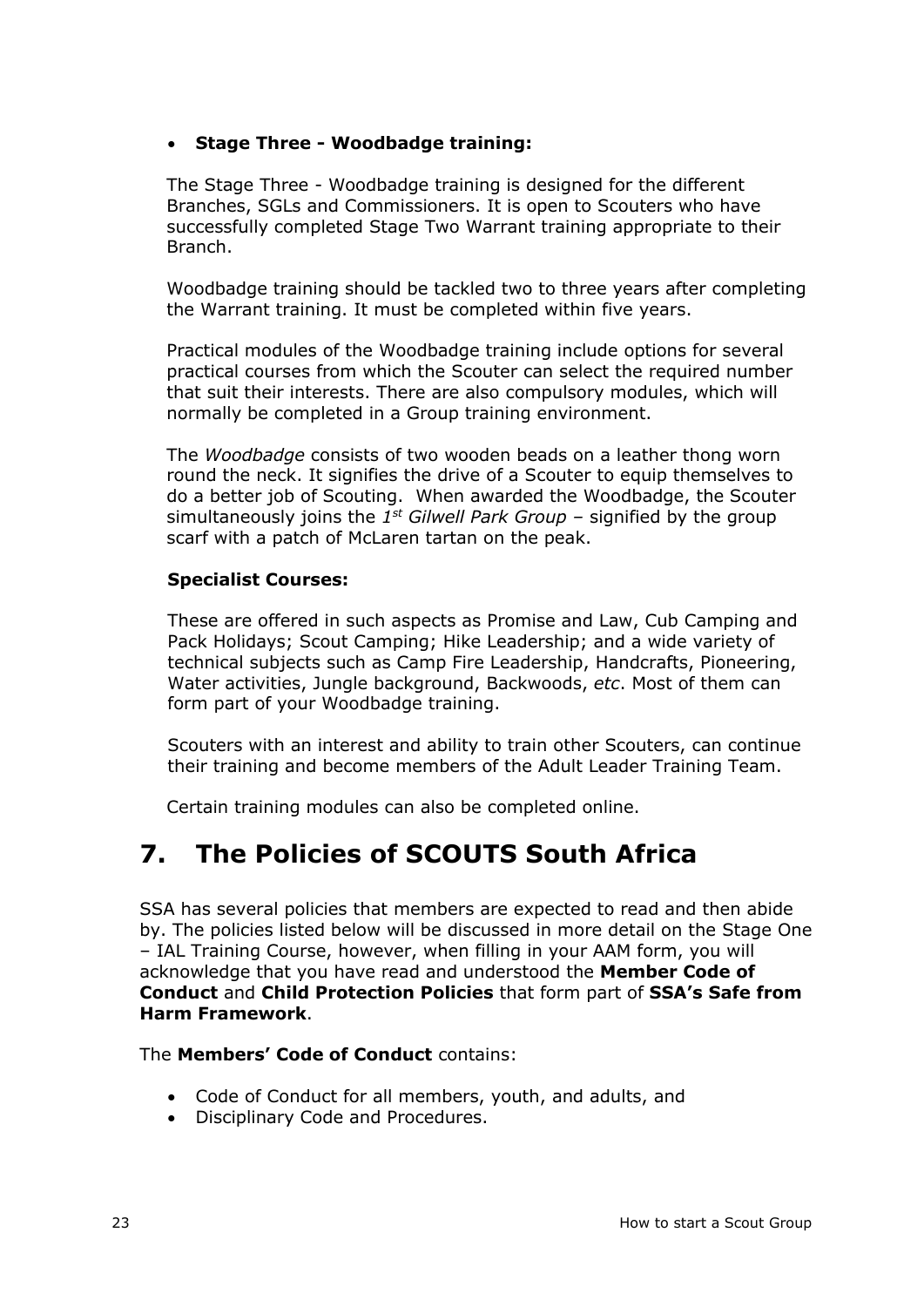#### **Child Protection Policy**:

- Provides clear guidelines to prevent harm to youth;
- Provides clear guidelines to follow in the event of abuse or suspected abuse, and
- Spells out the rights of the youth.

These two policies are available online at <https://www.scouts.org.za/ssa-constitution-policies/>

The following policy documents are also important and during your training you will be required to become familiar with the contents of those that are relevant to your role. You will also need to have a general knowledge of the remaining Policies, so you are able to implement them when needed.

#### **Organizational Rules (OR):**

• Provides details of the Organisational structure and Rules applicable to the operation of SSA.

#### **Adult Support Policy:**

• Provides SSA policy on recruiting, training, recognizing and rewarding adult members.

#### **Uniform Policy:**

• Sets out the correct uniform for youth and adults in all roles.

#### **Safe Scouting Policy:**

• Sets out the requirements for running all Cub, Scout and Rover activities.

#### **Financial Policy:**

• Provides clear guidelines for the financial management of Groups, Districts, Regions, and National offices.

#### **Fundraising Policy:**

• Provides guidelines on acceptable methods of fundraising, and what steps are to be taken if you approach bigger companies outside of your direct communities.

#### **Communication Policies**

• **Internal Communication Policy:**  To ensure and strengthen the effective and efficient two-way communication with the internal stakeholders.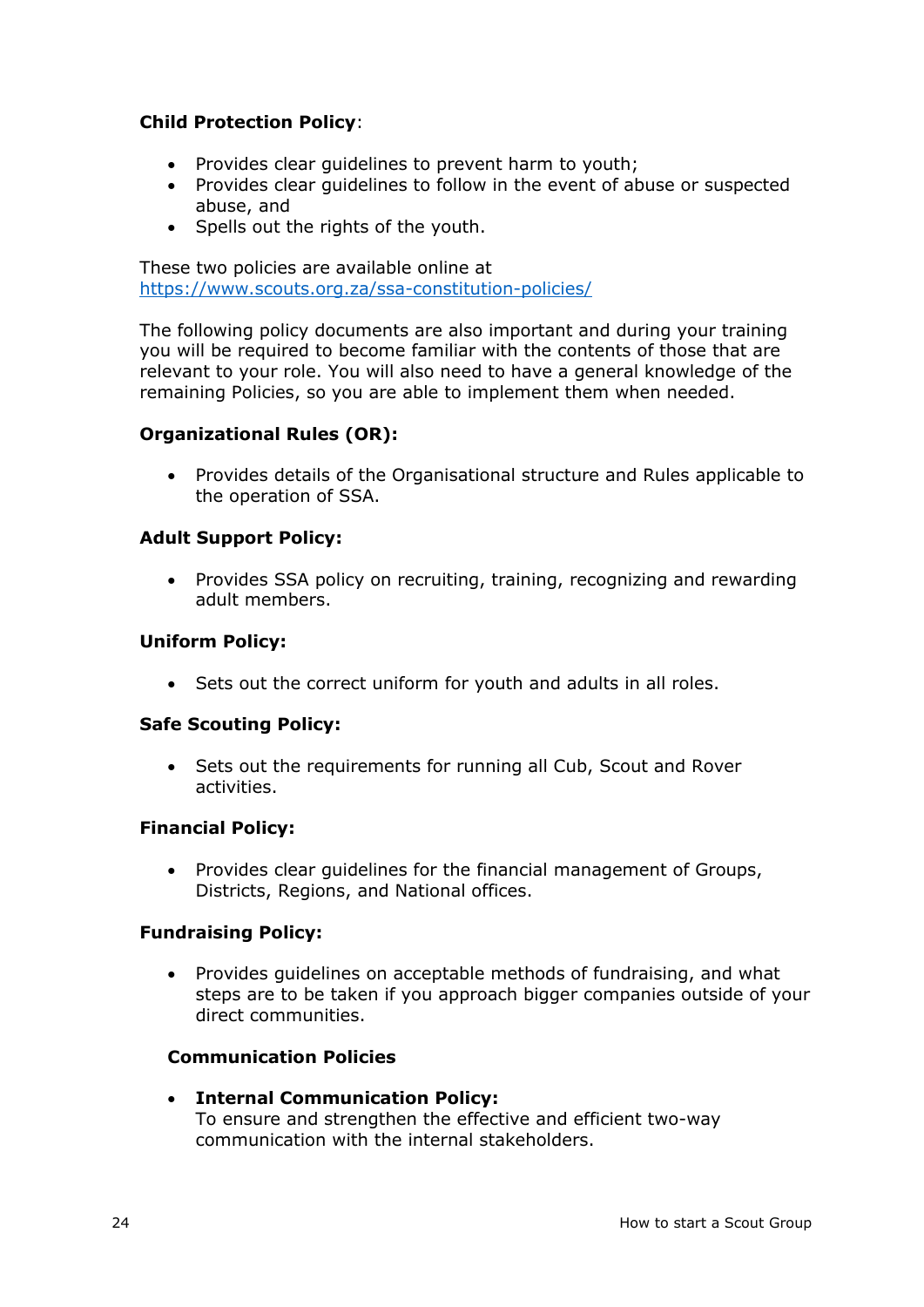• **Marketing and PR Policy:** Provides clear guidelines on how to engage with external stakeholders, use and represent the Scout brand, gives examples and templates. Includes **SSA's Social Media Policy**.

# **8. The Different Types of Scout Groups**

#### **8.1. Sponsored Groups**

- The following bodies and other bodies approved by the National Manco are entitled to apply for a special registration of Groups which they raise - churches, universities, colleges, schools, NGOs.
- A Group so registered is known as a Sponsored Group and the body, which raises it, is known as the sponsoring body. The sponsoring body shall appoint a person or a committee, which is known as the sponsoring authority.
- Such Groups may be registered as open Sponsored Groups, or as closed Sponsored Groups. A statement of the qualifications for membership and the policy of recruitment to be followed by the SGL must be approved by and lodged with the DC and the District Warrants Committee prior to registration. The Regional Commissioner shall determine from this statement whether the Group is to be registered as open or closed.
- When a church desires to effect registration as a closed Sponsored Group, the statement of qualifications for membership may include boys and girls who are bona fide members of any youth organisation of the church. Non-observance of this statement of policy does not of itself alter the nature of the registration but shall form a valid ground for a recommendation to the Regional Team by the District Warrants Committee and DC that either the registration be altered, or the Scouts concerned transferred to another Group after consultation with the sponsoring authority and consideration of all the factors.
- The effect of registration as a Sponsored Group is as follows:
	- Closed Sponsored Groups may admit to membership only boys and girls who belong to the church, school, or other body sponsoring the Group.
	- Open Sponsored Groups may admit any boy or girl to membership, subject to the strict application of OR on religious policy.
- In Sponsored Groups sponsored by a religious body, the sponsoring authority shall be the priest, minister, imam, rabbi in charge, or some individual or committee appointed by the cleric for the purpose.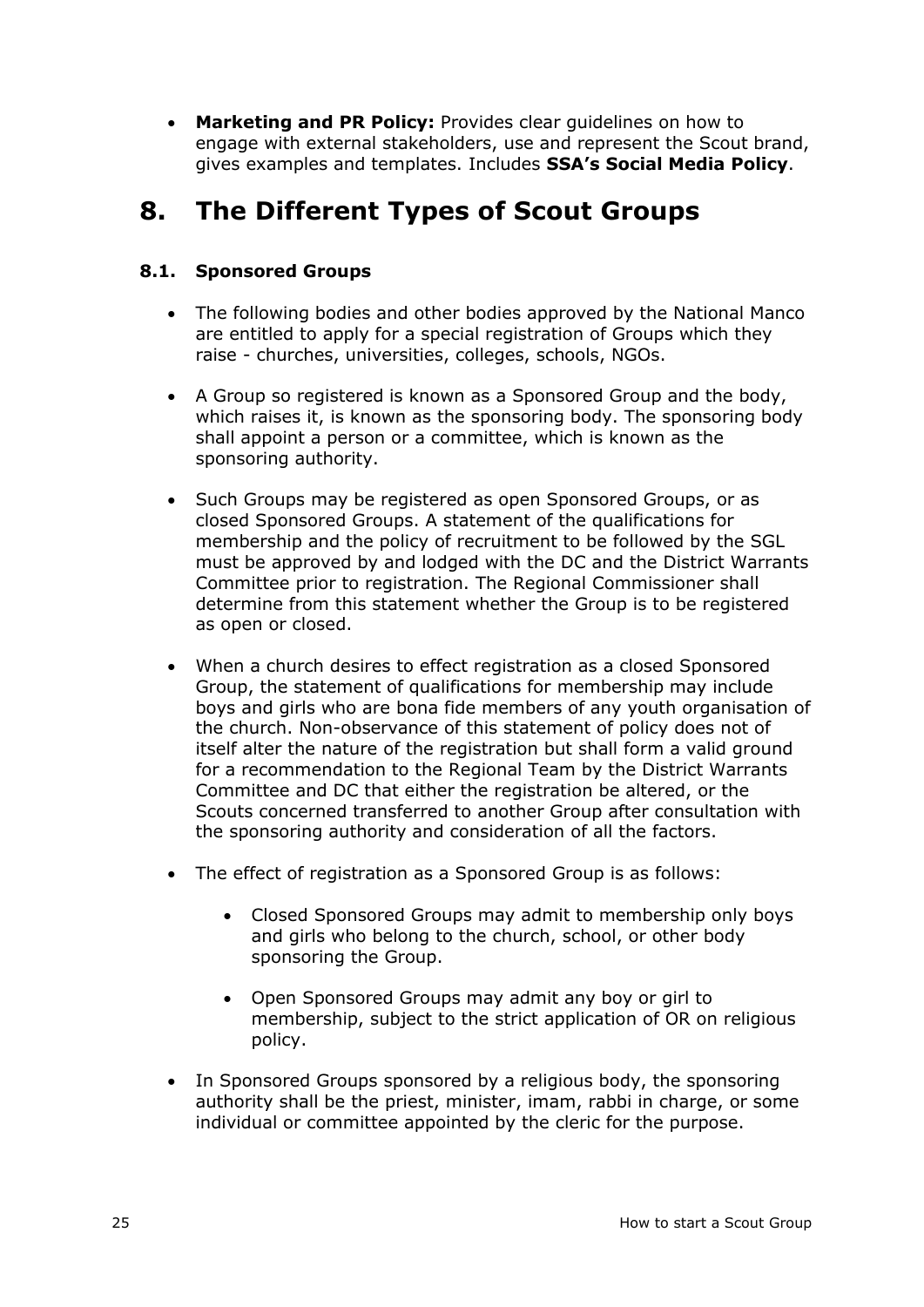- Where the sponsoring body is a church, the sponsoring body shall be responsible, whether the Group is open or closed, for the religious instruction of the Scouts belonging to that form of religion.
- The sponsoring authority on application for registration agrees: To accept the Aim, Principles, Method, and Policies of the Association as set out in OR and the duty of endeavouring to ensure the continuity and development of the Group.

To undertake to give the SGL the fullest possible assistance in carrying out the duties imposed by SSA's Adult Support Policy.

- The sponsoring authority is not concerned in matters of the youth programme for which the SGL is responsible to the DC.
- The sponsoring authority undertakes the responsibility of nominating suitable persons to the District Warrants Committee and DC for appointment as Scouters of the Group in accordance with SSA's Adult Support Policy. No person may be considered by the District Warrants Committee and DC for such appointment unless so nominated. After such nomination, the application for a Warrant shall follow the ordinary course laid down in OR in view of the difference in function:
	- When the sponsoring authority is a person, he shall not be nominated as SGL;
	- The sponsoring authority where it is a committee, shall not be appointed as the Group Committee; where the sponsoring body is a church, a minister of religion may not be nominated as SGL.

#### **8.2. School Groups**

- A School Group is one, which is registered as an open Sponsored Group, or as a closed Sponsored Group by the principal of a school. It is essential that membership of such a Group shall be genuinely voluntary.
- School Groups are included as Sponsored Groups in the ordinary scheme of administration by District Warrants Committee and DC. It is contrary to the spirit of the Movement that any deviation from, or relaxation of rules, other than those specified in this Rule, should be permitted in School Groups. If in any special case any relaxation appears desirable, application is to be made through the DC to Regional Scout Office, whose approval will, however, be given only in exceptional circumstances.
- When a Scout wishes to be connected with a School Group and also with a Group at home, the Scout will belong to the School Group and be attached to the home Group but cannot be registered in both. This will apply only when the home Group is not in the immediate neighbourhood of the Scout's school.

#### **8.3. Community Groups**

A Community Group is one that is open to all in the community to join.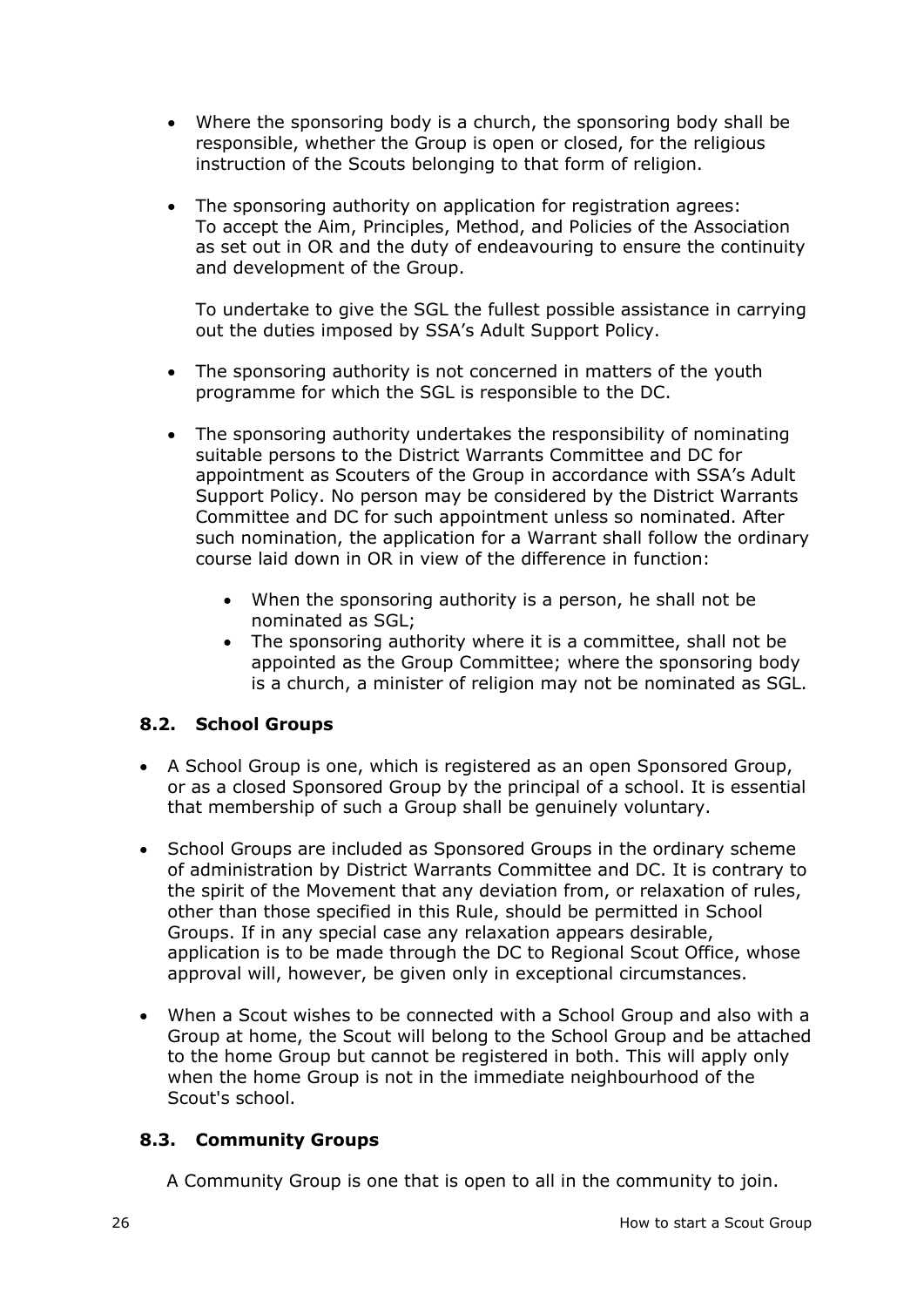# **9. Starting a Group**

## **9.1. Planting the seed.**

### **9.1.1. Community or School Group**

A need or an opportunity will arise to open a Group, either by interested parties within a community with no previous experience of Scouting, or by a trained Scouter or previous member.

A new Group can be started as a Meerkat Den (5-6), a Cub Pack (7-10), or Scout Troop (11-18) only or all three at the same time for a full Group.

- Identify a group of youth members who are interested in Scouting and have parents who support the concept. Ideally you would want more than 6 potential Youth Members and not more than 30 in each Unit.
- At least three of the parents will need to be willing to serve on a Parents Committee to support the activities of the Group. This entails such work as a Treasurer for the Group and a Scout Group Leader (SGL) for the coordination of the parents in supplying the resources needed for the functioning of the Group. This could include transport, fundraising and or equipment. The third parent will have to take on the role of a Secretary on the committee.
- Identify an Adult Volunteer who would be willing to take up the responsibility of serving the youth as an adult member of the Movement to facilitate the activities. This could be one of the parents or merely an interested third party. Part of the responsibility this person will be taking on is to complete the training necessary for the role they will be fulfilling. This requires as a minimum a one weekend "Introduction to Adult Leadership" course and a two weekend "Warrant course" that will teach them the skills for the running of the programmes for the youth.
- Identify a venue that could be used for the meetings this could be a church hall, a community centre, one of the parent's homes or an open piece of land that is available for the activities. The only requirement for a meeting space is a place with some open space and the ability to store (which could initially be at someone's home) the Groups' equipment for programmes.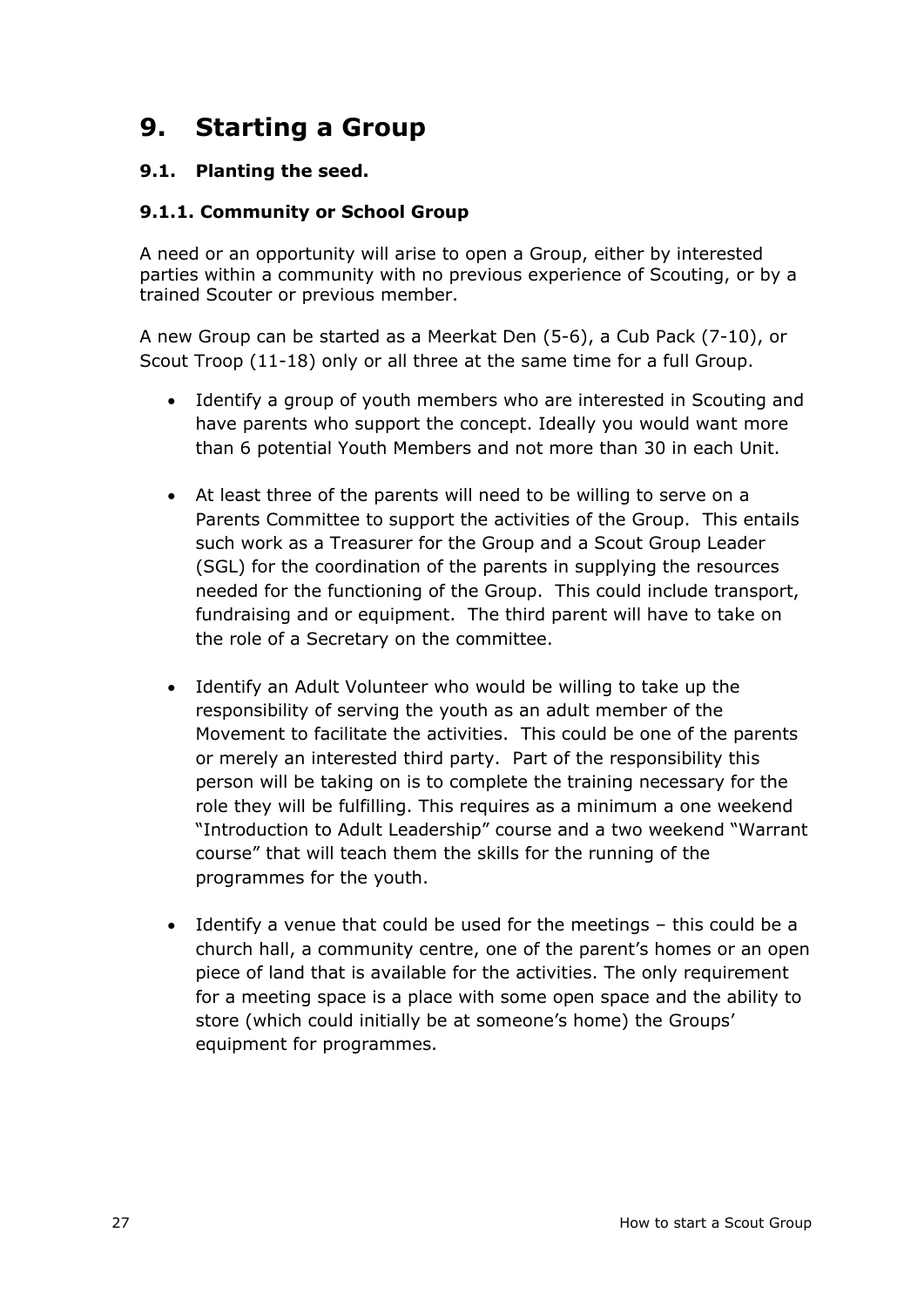#### **9.1.2. NGO/Church Group**

In the partnership with an NGO, Scouting would provide the programme and training for the NGO staff to run the programmes, and the NGO would provide the staffing and on ground resources to implement the programme.

If a church wants to start up a Group, they would follow the same guidelines as a Community Group. Generally, these Groups are closed and would be available to the church members only.

#### **9.2. First Committee Meeting Community or School Group**

A meeting must be held with all parties (SGL, Treasurer, Secretary, and any other potential member) to quantify the need and that there are sufficient youth and Adult Leaders to make a Group viable. Items that need to be addressed at this meeting: -

- A venue to meet.
- A decision as to whether the Den, Pack or Troop will be a mixed or male / female Unit. This decision will affect the number of adults that will be involved, especially for a mixed Group, where both a male and female adult will be required.
- Times of the meeting.
- A warranted Scouter within the particular Unit needs to be appointed, if there is no warranted Scouter initially then a warranted Scouter must be obtained from within the District either on a permanent or temporary basis. During this time the potential new Scouter can do the necessary training to then take over and run the Unit.
- A committee must be appointed as per the OR and be approved by the District Commissioner (DC).
- The Group must appoint an SGL (Scout Group Leader), a Treasurer and a Secretary.
- Group Uniform. Each Group needs to decide what sort of uniform they will use, full official uniform or for example a school uniform option. The Uniform Policy can be downloaded from the SSA National website: [https://www.scouts.org.za/ssa-constitution](https://www.scouts.org.za/ssa-constitution-policies/)[policies/](https://www.scouts.org.za/ssa-constitution-policies/)
- Group Name. Each Group needs to choose a name. It is useful and most common if this reflects the place where they meet e.g. 1<sup>st</sup> Pretoria. All Units, the Meerkat Den, Cub Pack, Scout Troop, and Rover Crew in that place use the same name.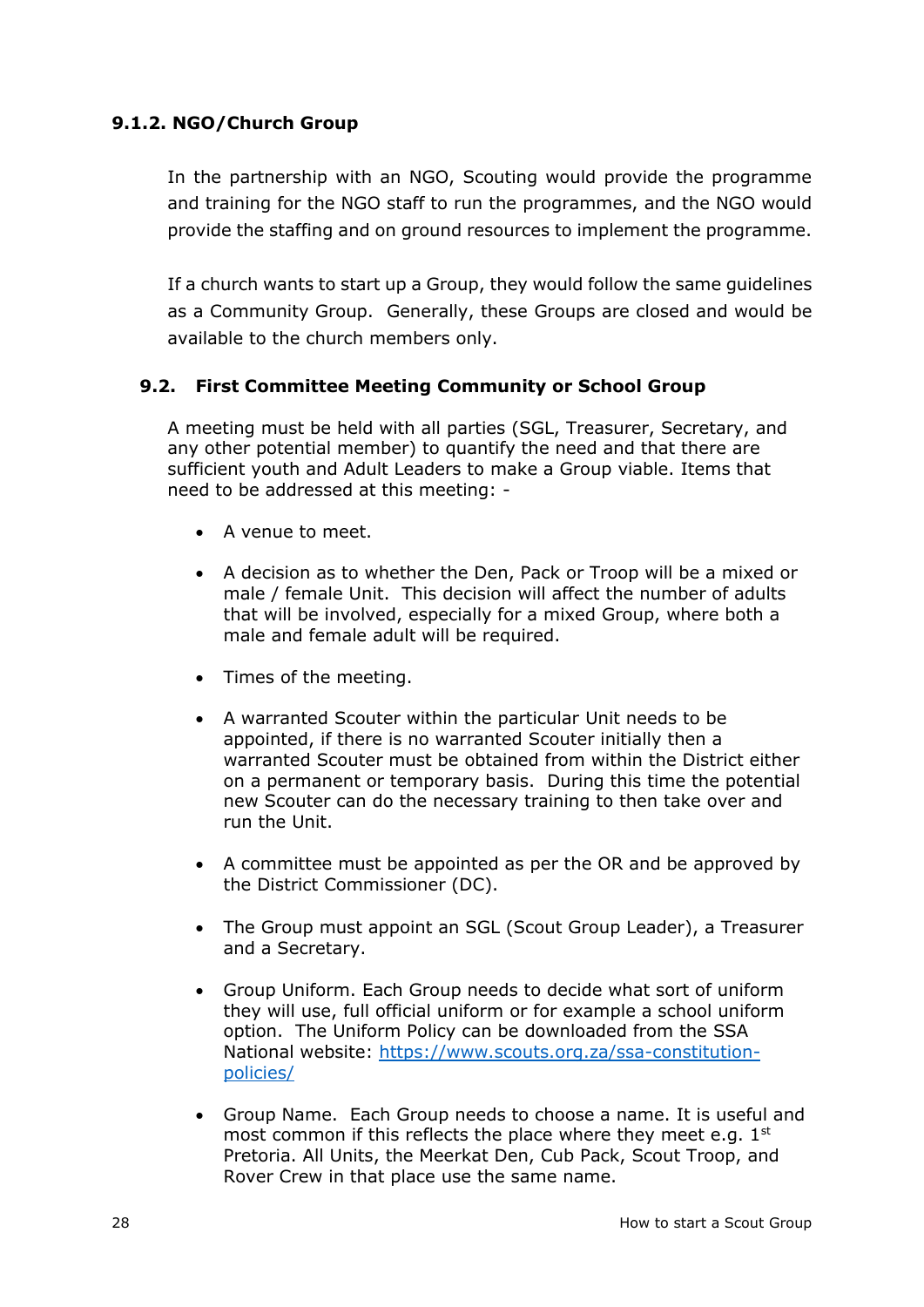Should another Group start nearby then the second Group would become a 2<sup>nd</sup> Group with the name i.e., 2<sup>nd</sup> Pretoria.

• Group Scarf. Each Group needs to design a scarf which must be different from any other nearby Group. All members in the same group use the same scarf design. The scarf design should appear on the application to Register a New Group Form and this needs to be forwarded to the DC.

Funding needs. The Group, preferably, (maybe the sponsor) should raise some money or source a donation to cover the cost of the scarf material and basic equipment that will be required to get the Group operational, such as stationery and equipment. Preferably sponsorship and donations should be used for this. Please take note of SSA's fundraising policy, which can be found here: <https://www.scouts.org.za/ssa-constitution-policies/>

- Parent Supporters. It is a good idea to actively recruit parent supporters at an early stage and get them to organise a committee to help with fund raising and other activities.
- Storage. Once a Group or Unit starts to have a few resources they will need somewhere to store the equipment. This needs to be discussed and an action plan put in place.
- Insurance.
	- Once the Group starts to accumulate equipment, this will have to be insured.
	- The Group will have to take out a Public Liability Policy to cover themselves.
- Community Support. It is advisable to talk to influential community leaders about the proposal to introduce Scouting. Typically, the Village Headman, Ward Councillor, School Principles, Church Leaders, and other influential community leaders.

#### **9.3. Group Registration.**

The form can be downloaded from SSA's National website here: https://www.scouts.org.za/members/adult-leaders/what-is-adult-support/

▪ The completed Registration Form needs to be handed to the District Commissioner for approval. Once the DC has approved the new Group, the form is passed on to the Regional Commissioner for final approval. Once the form has been signed by the RC, the Group may proceed and hold its first meeting.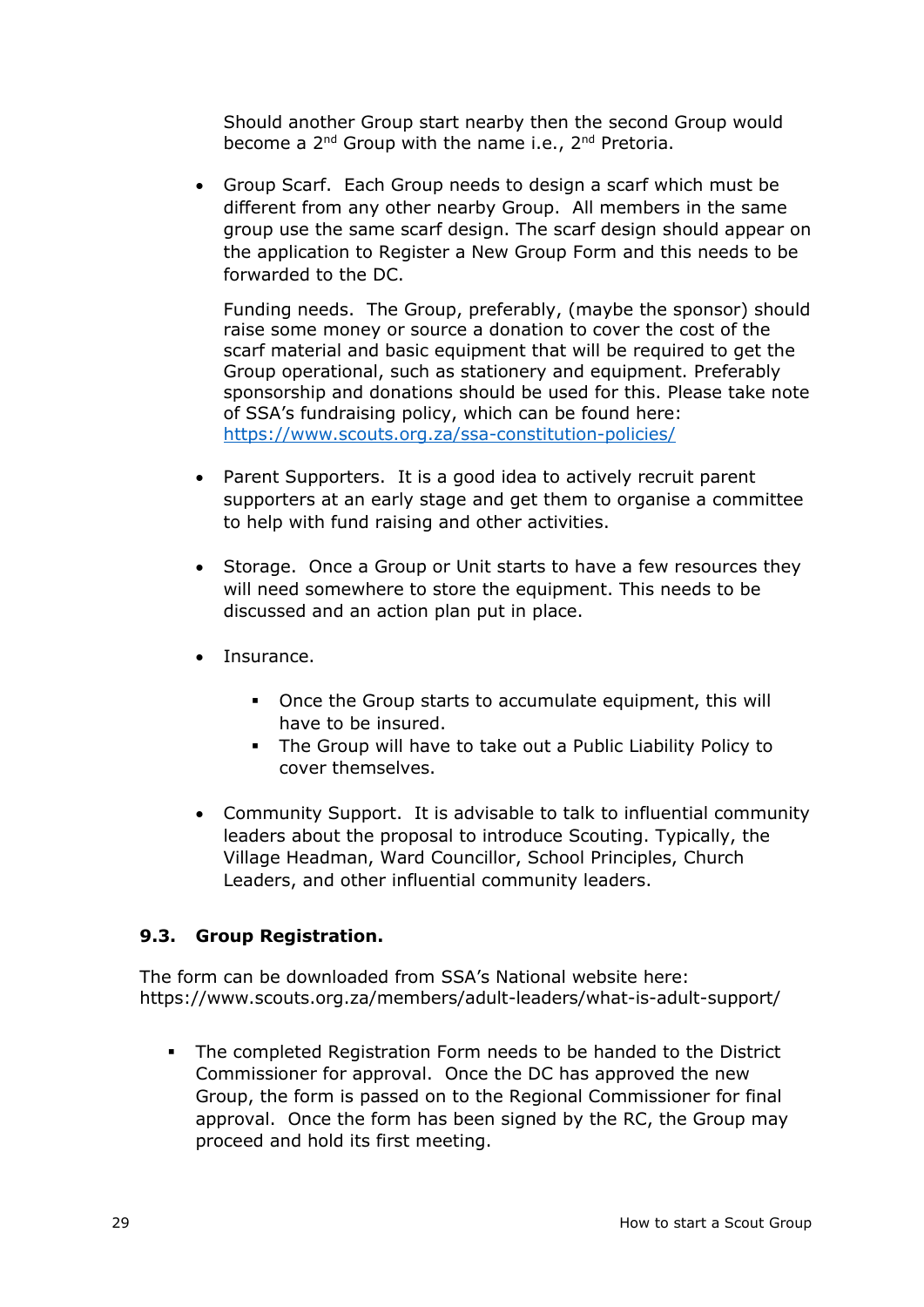- In the case of Sponsored Groups, the forms must also be signed by the sponsoring Authority.
- All Groups are required to sign a Social Partnership Agreement with SCOUTS South Africa.

#### **9.4. What happens once the Group Registration has been approved.**

- Once the Group has been registered, the District will assist you with people to start with programmes for the youth as soon as possible, possibly even before the nominated volunteer for the new Group has completed their training.
- **•** The District Commissioner will assist you in getting your Parents Committee up and running as well as with the other necessary processes behind registering your youth members and the systems for running the Group.
- It is highly recommended that new Adult Leaders spend time at an existing Group (where practical) to see how things are run. The DC and DO would be able to assist with this.

#### **9.5. First Group Meeting**

▪ Use example programmes supplied during adult training or available on the SSA Resource Wiki (https://scoutwiki.scouts.org.za/wiki/). For the first meeting keep it exciting and allow extra time to explain everything as it is all new to the youth.

# **10. New Adult Leaders in SSA**

#### **10.1. Application for Adult Membership of SCOUTS South Africa**

To start the ball rolling for you to join the Movement as an adult. You will be asked to complete the Applications for Adult Membership Form. The latest form should be obtained from the website or from your SGL/DC. Find the form here: https://www.scouts.org.za/members/adult-leaders/adult-leader-forms/

On the form you will be asked to submit two references from people who have known you for more than 5 years and to whom you are not related. This is necessary to ensure that we bring new people into SSA who have the right values, ethics, mind-set, and interests, as well as a sense of responsibility and commitment.

In addition, you will be required to submit a Police / Criminal Clearance with your application form.